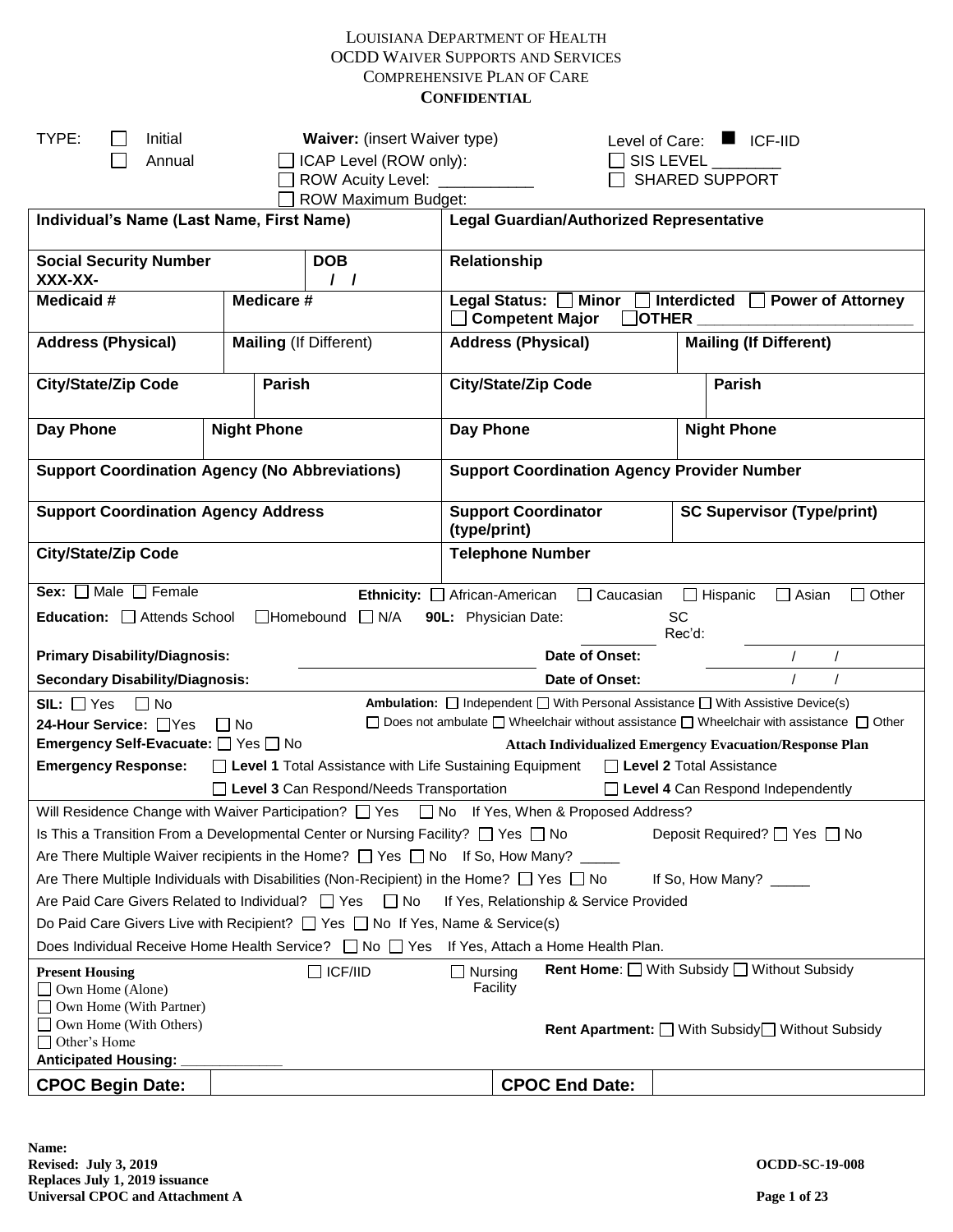| Section I: Emergency Information                                                                                                                                                                     |            | <b>Confidential</b>          |                                                           |
|------------------------------------------------------------------------------------------------------------------------------------------------------------------------------------------------------|------------|------------------------------|-----------------------------------------------------------|
| Attach Individualized Emergency Evacuation/Response Plan                                                                                                                                             |            |                              |                                                           |
| Individual's Name:                                                                                                                                                                                   |            |                              | Age:                                                      |
| Address:                                                                                                                                                                                             |            |                              |                                                           |
| Directions to My Home:                                                                                                                                                                               |            |                              |                                                           |
|                                                                                                                                                                                                      |            |                              |                                                           |
| Person responsible for Evacuating/Bringing Supplies to Individual's Home:                                                                                                                            |            |                              |                                                           |
| Name:                                                                                                                                                                                                |            | Relationship:                |                                                           |
| Home Phone:                                                                                                                                                                                          |            | Work Phone:                  |                                                           |
| Address:                                                                                                                                                                                             |            |                              |                                                           |
| Family Members/Other to Contact in Case of Emergency (Including Providers):                                                                                                                          |            |                              |                                                           |
| 1. Name:                                                                                                                                                                                             |            | Relationship:                |                                                           |
| Home Phone:                                                                                                                                                                                          |            | Work Phone:                  |                                                           |
| Address                                                                                                                                                                                              |            |                              |                                                           |
| 2. Name:                                                                                                                                                                                             |            | Relationship:                |                                                           |
| Home Phone:                                                                                                                                                                                          |            | Work Phone:                  |                                                           |
| Address:                                                                                                                                                                                             |            |                              |                                                           |
| 3. Name:                                                                                                                                                                                             |            | Relationship:                |                                                           |
| Home Phone:                                                                                                                                                                                          |            | Work Phone:                  |                                                           |
| Address                                                                                                                                                                                              |            |                              |                                                           |
| <b>Emergency Equipment in Home:</b>                                                                                                                                                                  |            |                              |                                                           |
| Fire Extinguisher: Location                                                                                                                                                                          |            | First Aid Supplies: Location |                                                           |
| Home Evacuation Plan: Location:                                                                                                                                                                      |            | machine, etc.)               | Specialized Medical Equipment: (e.g., ventilator, suction |
| Smoke Detector(s): location:                                                                                                                                                                         |            | Location:                    |                                                           |
|                                                                                                                                                                                                      |            | Other<br>$\blacksquare$      |                                                           |
| Special Considerations/Necessities (Detailed Information Required): Utilizes Assistive Technology, Dependent on Ventilator,<br>Medications, Etc. (See Individual Emergency Evacuation/Response Plan) |            |                              |                                                           |
| Doctor's Name:                                                                                                                                                                                       | Primary:   |                              | Phone:                                                    |
| Doctor's Name:                                                                                                                                                                                       | Specialty: |                              | Phone:                                                    |
| Doctor's Name:                                                                                                                                                                                       | Specialty: |                              | Phone:                                                    |
| Doctor's Name:                                                                                                                                                                                       | Specialty: |                              | Phone:                                                    |
| Doctor's Name                                                                                                                                                                                        | Specialty  |                              | Phone:                                                    |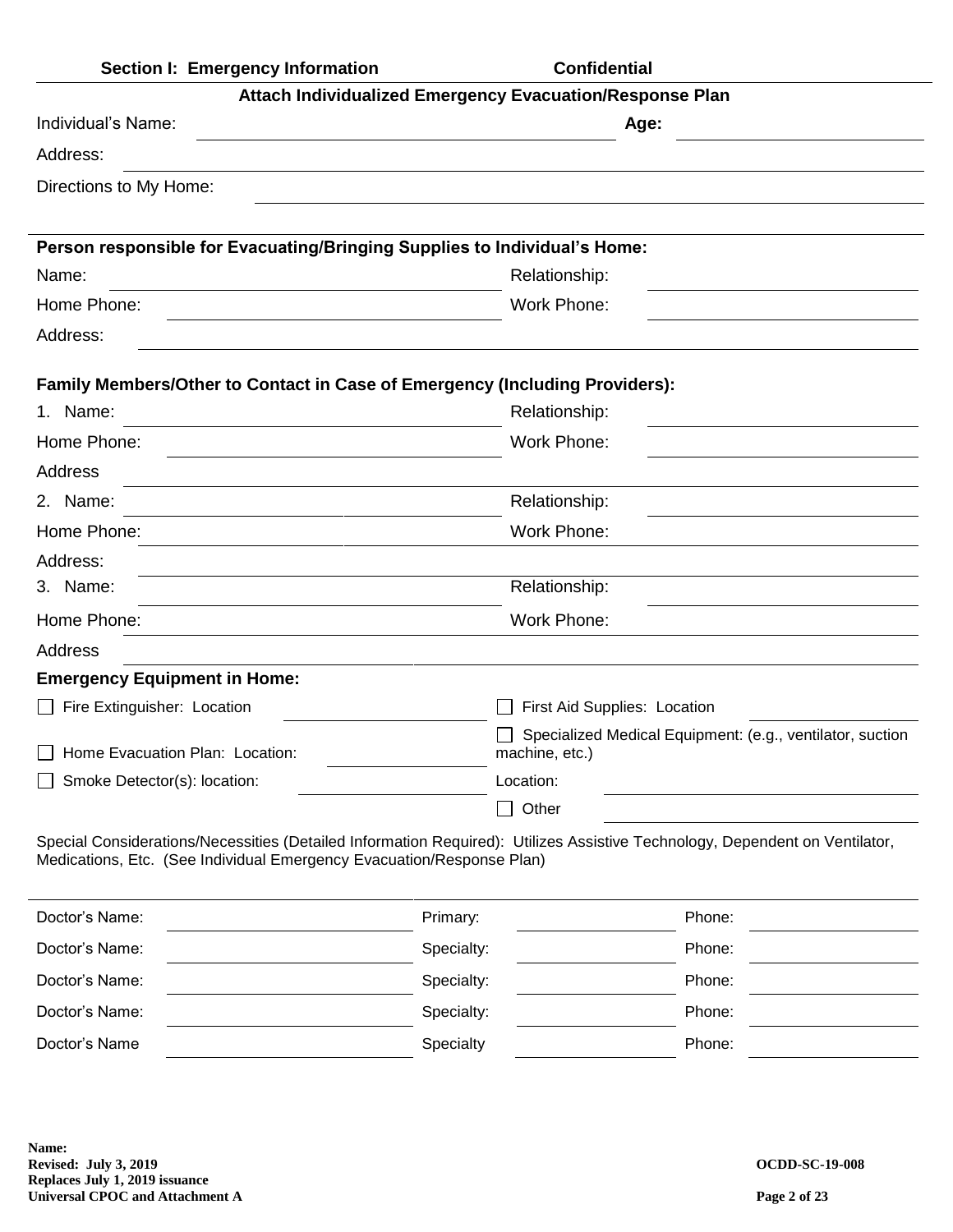# **Section II. All About Me Confidential**

Information included in this section is relevant to my life today and is my way of sharing social/family history with you. I hope that this information will be helpful in assisting you to help me achieve my personal outcomes. My personal outcomes worksheet (see attached Personal Outcomes Worksheets) will assist you in helping me tell you about myself. If I need assistance telling my story, please ask those who know me best.

- **A. Historical Information: Information** in this section includes historical issues, for example, nature and cause of person's disability, person's age at onset of disability (if not known, please indicate by writing "unknown" in this section), education, work history; recurring situations that impact support needs; summary of events leading to request for support at this time. **B. Current Living Situation: (This section is related to Attachments B and C)** Information in this section includes family's involvement and understanding of individual's strengths, skills and abilities, current issues/situations that may present barriers to individual obtaining supports and services they desire, individual's/family/circle of support knowledge of disability and how individual wants to be supported; economic issues, including current employment; connections to community and natural supports, relationships/friends/family/other, where and with whom individual lives, rural/urban area, accessibility to resources, own home/rents/lives with relative/extended family/alone, does physical home environment meet accessibility/safety needs, health and age of family care-givers (if supported by family), feelings of safety and continuity of supports/care, etc.
- **C. Current Community Supports or Other Agency Involvement:** Information in this section includes significant life events, including family issues, social/law enforcement issues, social services caseworker or Probation Officer involvement which may require interaction with legal/social agencies, current community supports and resources being utilized, etc.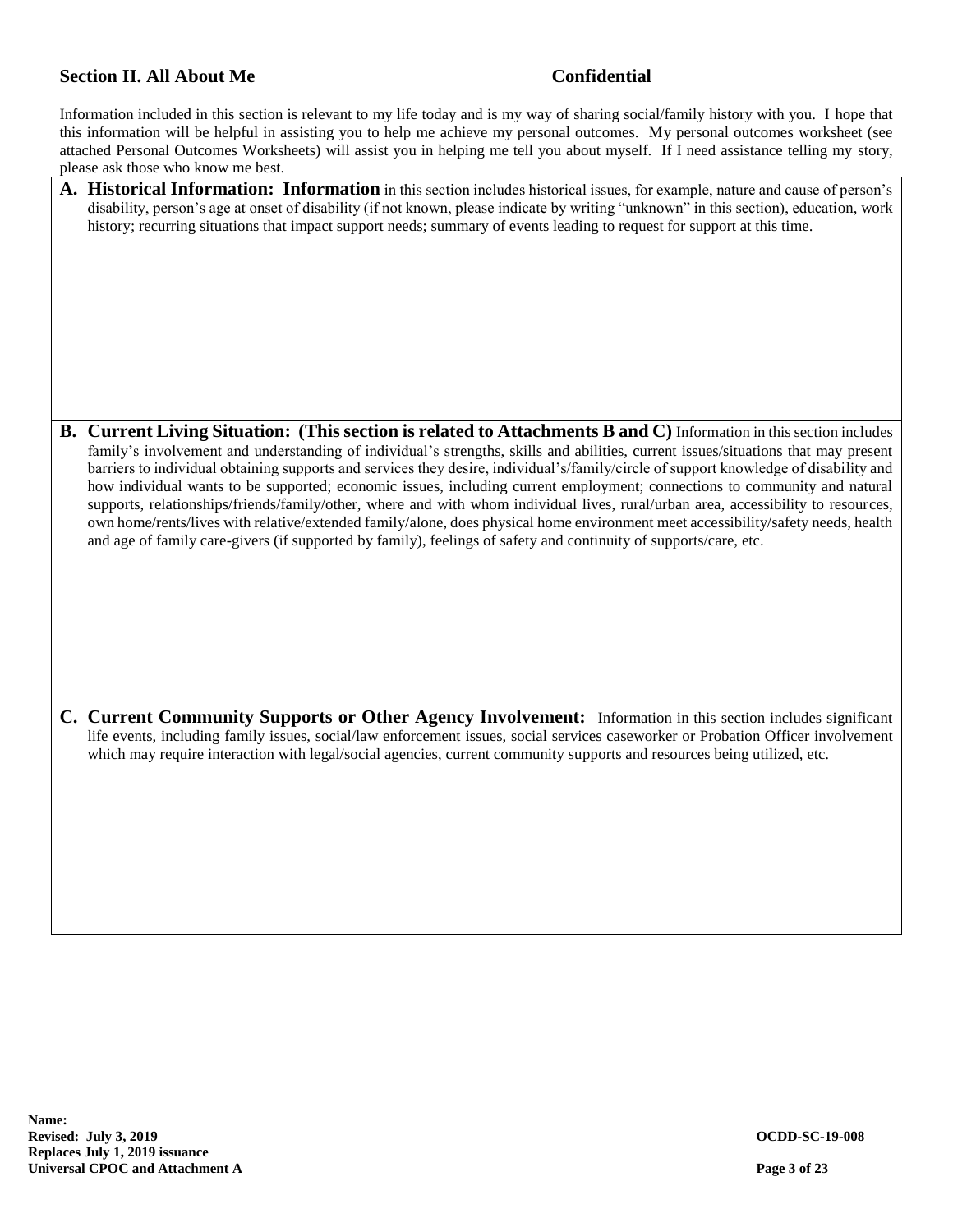**A. My gifts and talents:**

# **B. I communicate best by (speaking, gesturing, communication board, sign language, behaving in certain ways, etc.):**

# **List of non-verbal ways I communicate in this communication log:**

|    | When I do this:                                                                             | It means this: |
|----|---------------------------------------------------------------------------------------------|----------------|
|    |                                                                                             |                |
|    |                                                                                             |                |
|    |                                                                                             |                |
|    |                                                                                             |                |
|    | C. I understand best when (shown and told how, shown, use hand-over hand techniques, etc.): |                |
|    | D. I need help with:                                                                        |                |
|    | E. When I am scared I need someone to:                                                      |                |
|    | F. When I am angry I need you to:                                                           |                |
|    | G. Things that work/things I like (favorite things such asfood hobbies, past time):         |                |
|    | H. Things that don't work/things I dislike:                                                 |                |
| I. | Other things I'd like you to know about me:                                                 |                |

**Name: Revised: July 3, 2019 OCDD-SC-19-008 Replaces July 1, 2019 issuance Universal CPOC and Attachment A Page 4 of 23**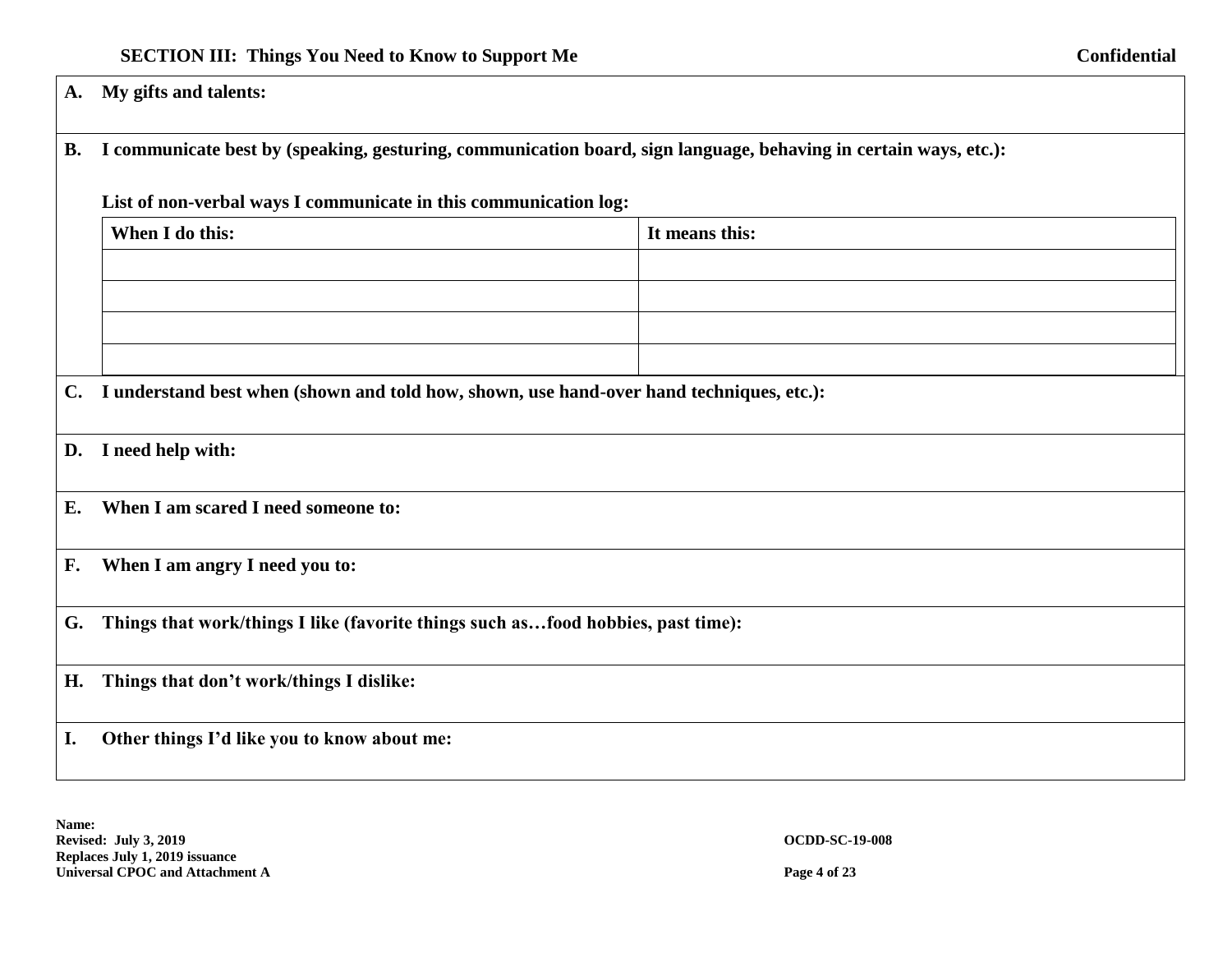# **Section IV: A. Health Profile**

| <b>Health</b><br><b>Support Area</b>                             | <b>Diagnoses/Risks</b> | <b>Doctor/Professional</b><br><b>Responsible</b> | <b>Date</b><br>of last<br>visit | Date of<br>next<br>visit | Support needed by paid<br>staff<br>(For all areas that are<br>checked the provider<br>attachments should<br>include instructions and<br>description of support)  | No<br>support<br>needed | <b>Support</b><br>needed,<br>but<br>Family<br>provides<br>all<br>support |
|------------------------------------------------------------------|------------------------|--------------------------------------------------|---------------------------------|--------------------------|------------------------------------------------------------------------------------------------------------------------------------------------------------------|-------------------------|--------------------------------------------------------------------------|
| <b>General</b><br><b>Health</b><br><b>Supports</b>               |                        |                                                  |                                 |                          | $\Box$ Making Appointments<br>$\Box$ Communicating with<br><b>Professional During Visits</b><br>$\Box$ Monitoring Symptoms<br>$\Box$ Help when symptoms<br>occur | $\Box$                  | $\Box$                                                                   |
| <b>Allergies</b><br>(Medication,<br>food,<br>environmental)      |                        |                                                  |                                 |                          | $\Box$ Making Appointments<br>$\Box$ Communicating with<br><b>Professional During Visits</b><br>$\Box$ Monitoring Symptoms<br>$\Box$ Help when symptoms<br>occur | $\Box$                  | $\Box$                                                                   |
| <b>Behavioral and</b><br><b>Mental Health</b><br><b>Supports</b> |                        |                                                  |                                 |                          | $\Box$ Making Appointments<br>$\Box$ Communicating with<br><b>Professional During Visits</b><br>$\Box$ Monitoring Symptoms<br>$\Box$ Help when symptoms<br>occur | $\Box$                  | $\Box$                                                                   |
| <b>Medical and</b><br><b>Mental Health</b><br><b>Risks</b>       |                        |                                                  |                                 |                          | $\Box$ Making Appointments<br>$\Box$ Communicating with<br><b>Professional During Visits</b><br>$\Box$ Monitoring Symptoms<br>$\Box$ Help when symptoms<br>occur | $\Box$                  | $\Box$                                                                   |

**Note: If there are any checks in "Support Needed by Paid Staff", then Attachments D and/or G are required.**

**Name: Revised: July 3, 2019 OCDD-SC-19-008 Replaces July 1, 2019 issuance Universal CPOC and Attachment A Page 5 of 23**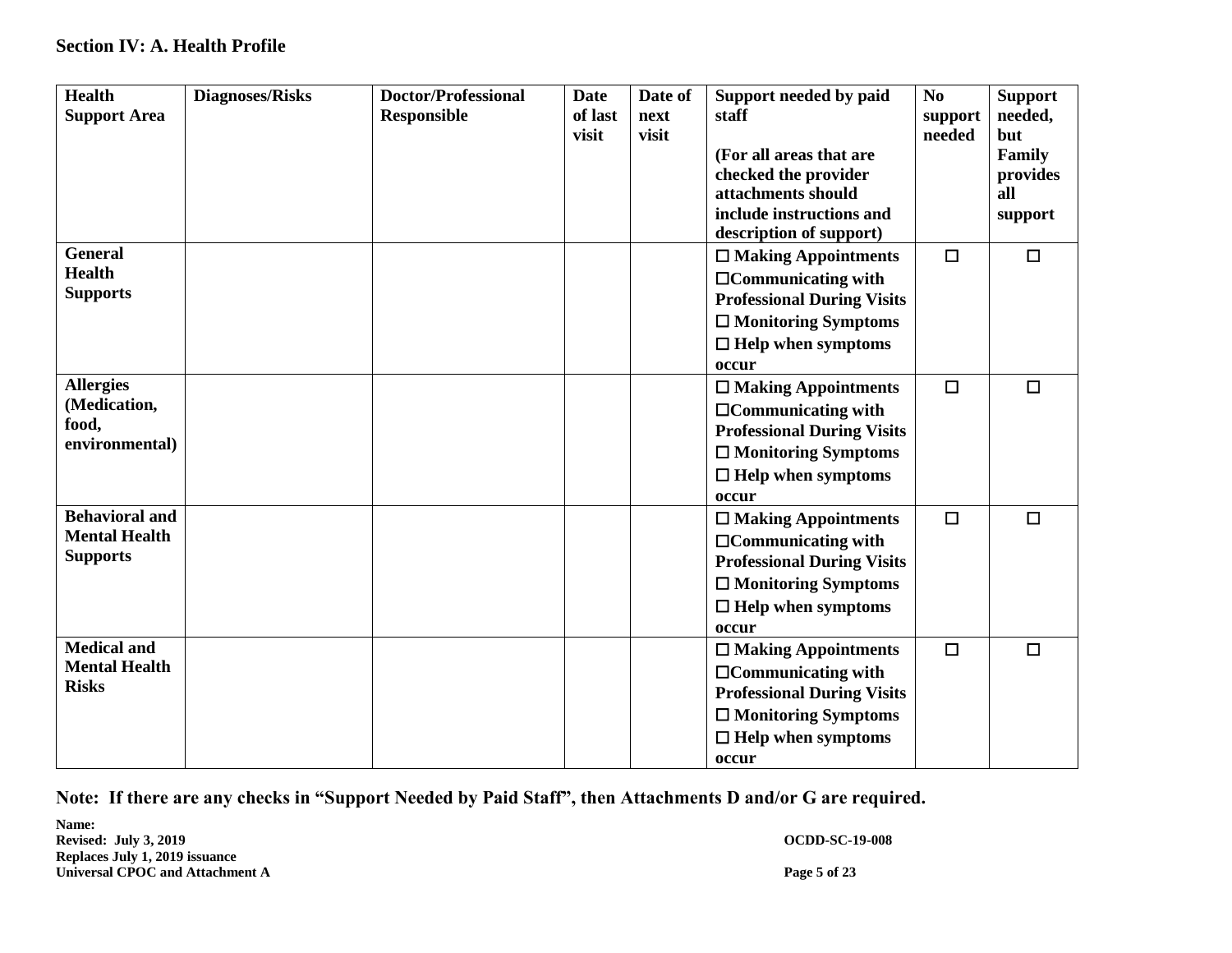# **B. Incident Reports (For Past 6 months):**

| <b>Type of Incident</b>                | Category                  | Number   Additional information/Summary |
|----------------------------------------|---------------------------|-----------------------------------------|
| <b>Critical Incidents</b>              | 1. Unplanned Hospital     |                                         |
|                                        | 2. ER Visits              |                                         |
|                                        | 3. Psychiatric Admissions |                                         |
|                                        | 4. Abuse/Neglect          |                                         |
|                                        | 5. Other                  |                                         |
| <b>Non-Critical Incidents</b>          |                           |                                         |
| <b>Hospital Admissions</b>             |                           |                                         |
| <b>Emergency Doctor Visits</b>         |                           |                                         |
| <b>Psychiatric Hospital Admissions</b> |                           |                                         |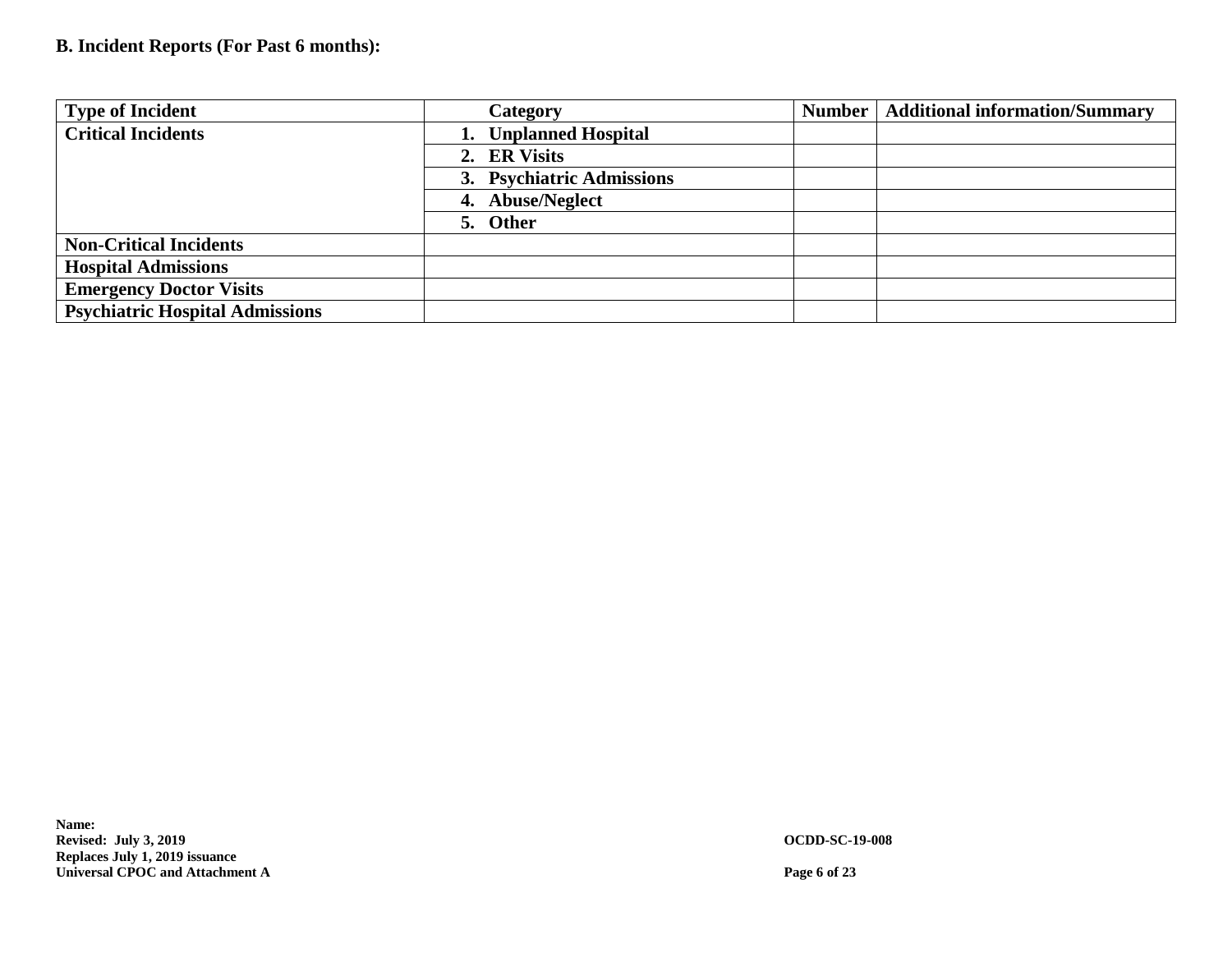# **Vision:**

NOTE: Planning must include and reflect emergency backup plans where the health and welfare of the recipient may be adversely affected.

| <b>MY PERSONAL OUTCOMES</b>                                                                                                       | <b>SUPPORT STRATEGY NEEDED</b>                                                                                                                                                                                                                                                                | <b>HOW OFTEN FOR SUPPORTS</b><br><b>AND SERVICES</b>                                        | REVIEW/ACCOMPLISHED DATE                                                                                                                                                                                                                                                                                       |
|-----------------------------------------------------------------------------------------------------------------------------------|-----------------------------------------------------------------------------------------------------------------------------------------------------------------------------------------------------------------------------------------------------------------------------------------------|---------------------------------------------------------------------------------------------|----------------------------------------------------------------------------------------------------------------------------------------------------------------------------------------------------------------------------------------------------------------------------------------------------------------|
| What I want for myself.<br>What is important to me right now?<br>What do I want / expect as a result of supports and<br>services? | What I need to achieve my personal outcomes.<br>How will services and supports be provided to me?<br>Who will deliver the services and<br>supports (Paid/unpaid)?<br>Where will services and supports be provided?<br>What (if any) assistive devices will be required?<br><b>Be Specific</b> | How and when (how often) do I want services and<br>supports provided?<br><b>Be Specific</b> | When/how often will the supports and services be<br>reviewed. When was the personal outcome<br>accomplished/achieved?<br>Is this still an outcome I want in my life now?<br>Has anything changed in my life that needs to be<br>addressed at this time?<br>Be Specif.<br><b>Review</b><br>Date<br>Accomplished |
| 1.                                                                                                                                | 1.                                                                                                                                                                                                                                                                                            | ı.                                                                                          | 1.                                                                                                                                                                                                                                                                                                             |
| $\overline{2}$ .                                                                                                                  | 2.                                                                                                                                                                                                                                                                                            | 2.                                                                                          | 2.                                                                                                                                                                                                                                                                                                             |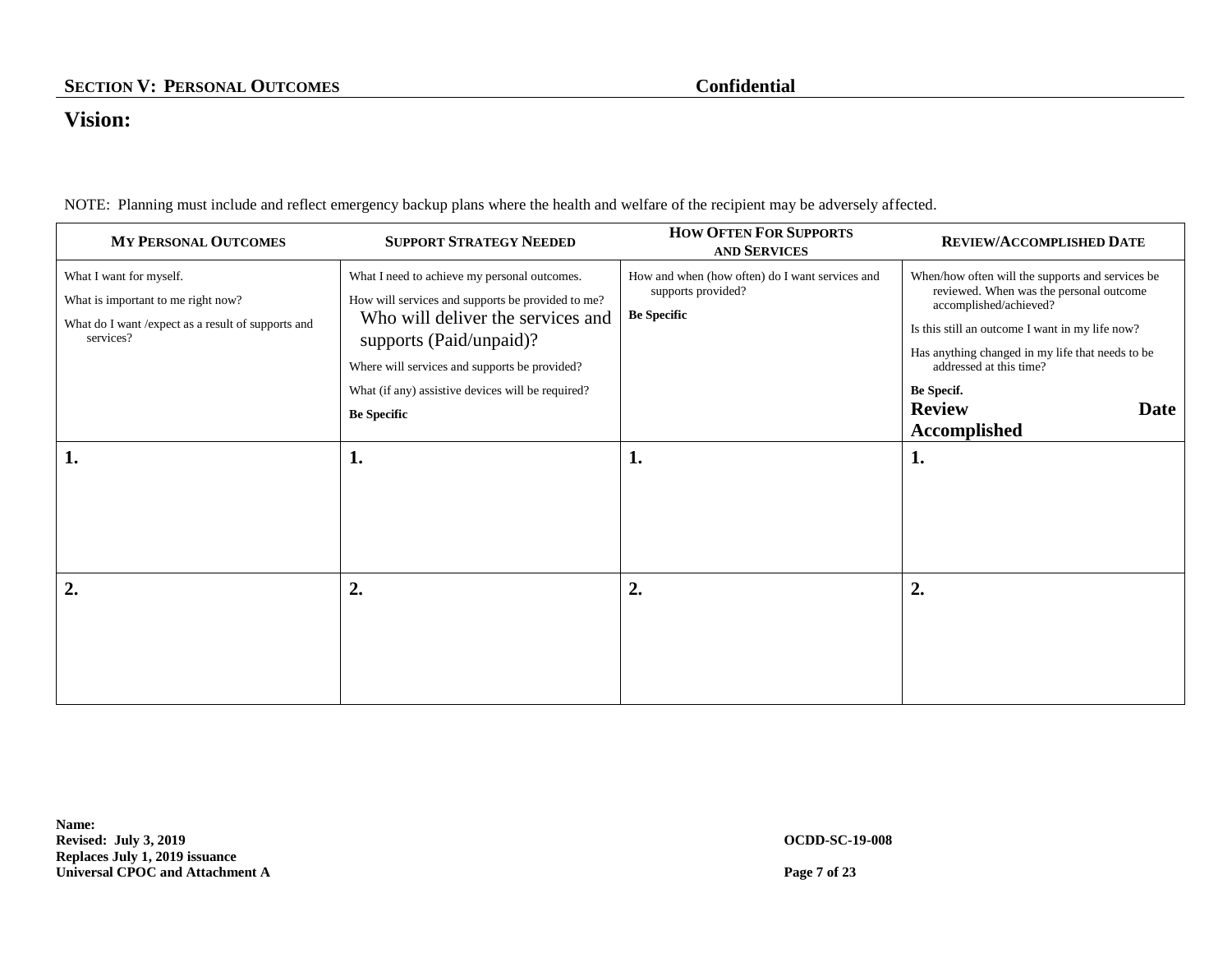# **SECTION V: PERSONAL OUTCOMES (CONTINUED) Confidential**

NOTE: Planning must include and reflect emergency backup plans where the health and welfare of the recipient may be adversely affected.

| <b>MY PERSONAL OUTCOMES</b>                                                                                                      | <b>SUPPORT STRATEGY NEEDED</b>                                                                                                                                                                                                                                                                | <b>HOW OFTEN FOR SUPPORTS</b><br><b>AND SERVICES</b>                                        | REVIEW/ACCOMPLISHED DATE                                                                                                                                                                                                                                                                                                      |
|----------------------------------------------------------------------------------------------------------------------------------|-----------------------------------------------------------------------------------------------------------------------------------------------------------------------------------------------------------------------------------------------------------------------------------------------|---------------------------------------------------------------------------------------------|-------------------------------------------------------------------------------------------------------------------------------------------------------------------------------------------------------------------------------------------------------------------------------------------------------------------------------|
| What I want for myself.<br>What is important to me right now?<br>What do I want /expect as a result of supports and<br>services? | What I need to achieve my personal outcomes.<br>How will services and supports be provided to me?<br>Who will deliver the services and<br>supports (Paid/unpaid)?<br>Where will services and supports be provided?<br>What (if any) assistive devices will be required?<br><b>Be Specific</b> | How and when (how often) do I want services and<br>supports provided?<br><b>Be Specific</b> | When/how often will the supports and services be<br>reviewed. When was the personal outcome<br>accomplished/achieved?<br>Is this still an outcome I want in my life now?<br>Has anything changed in my life that needs to be<br>addressed at this time?<br><b>Be Specific</b><br><b>Review</b><br>Date<br><b>Accomplished</b> |
| 3.                                                                                                                               | 3.                                                                                                                                                                                                                                                                                            | 3.                                                                                          | 3.                                                                                                                                                                                                                                                                                                                            |
| 4.                                                                                                                               | 4.                                                                                                                                                                                                                                                                                            | 4.                                                                                          | 4.                                                                                                                                                                                                                                                                                                                            |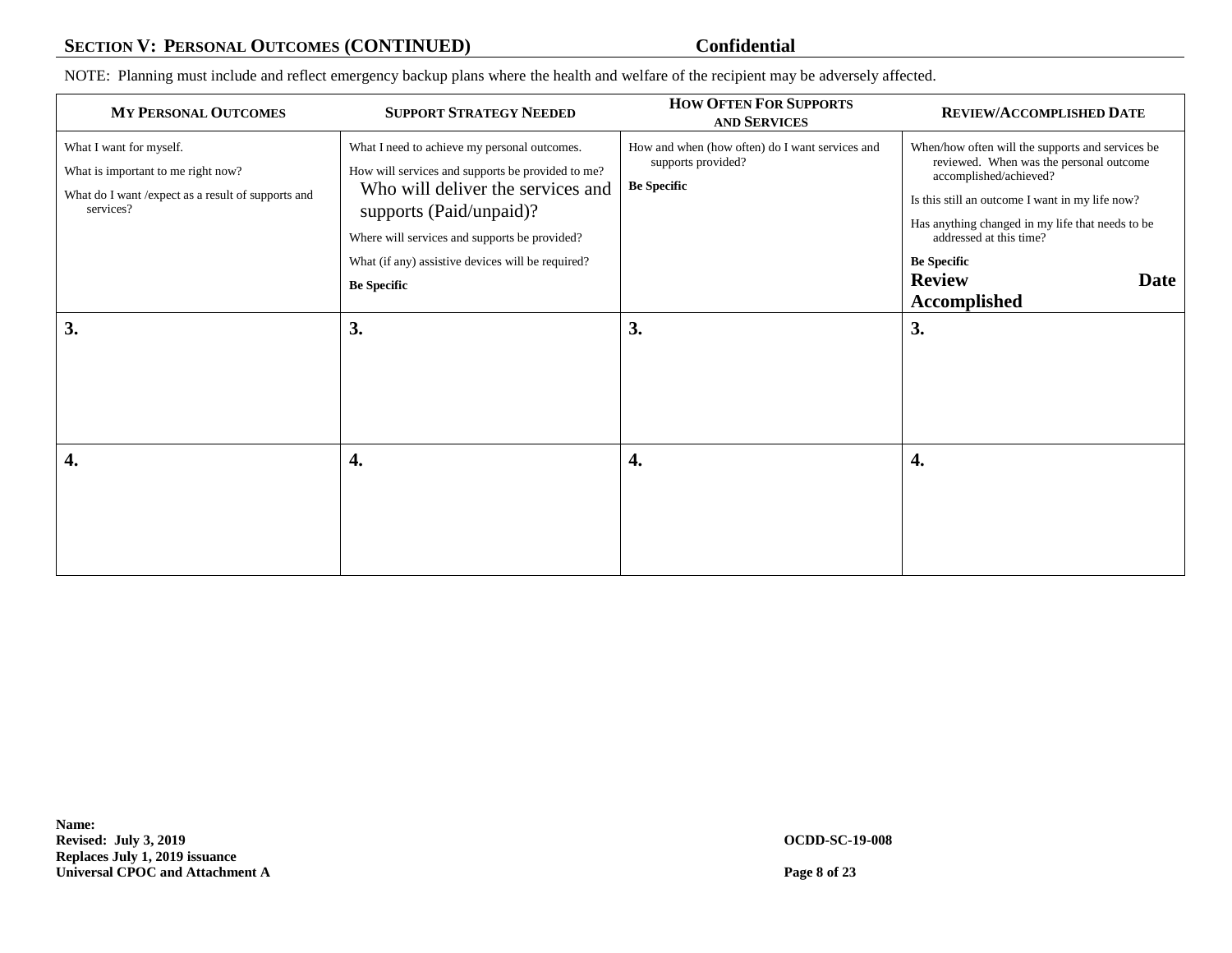# **SECTION VI: IDENTIFIED SERVICES, NEEDS, AND SUPPORTS CONFIDENTIAL**

| <b>Non-Waiver</b><br><b>Support</b>                           | <b>Medicaid Funded</b><br><b>Services</b> | <b>ROW Waiver</b><br><b>NOW Waiver</b><br><b>Supports Waiver</b>                               |                                                                                                                                                                                        |                                                                                                                   | <b>Children's Choice</b><br>Waiver                             |  |
|---------------------------------------------------------------|-------------------------------------------|------------------------------------------------------------------------------------------------|----------------------------------------------------------------------------------------------------------------------------------------------------------------------------------------|-------------------------------------------------------------------------------------------------------------------|----------------------------------------------------------------|--|
| $\Box$ Natural<br>Supports                                    | $\Box$ Dental                             | $\Box$ Support<br>Coordination                                                                 | $\square$ Support Coordination                                                                                                                                                         | $\Box$ Prevocational Services                                                                                     | $\Box$ Support Coordination                                    |  |
| $\Box$ Community<br>Supports                                  | $\square$ Eye Glasses                     | $\square$ Supported<br>Employment -<br>Individual<br>$\Box$ Supported<br>Employment -<br>Group | $\Box$ Residential (Mandatory)<br>$\Box$ Community Living<br>Supports<br>□ Companion Care<br>$\Box$ Host Home<br>$\square$ Shared Living (New)<br>$\Box$ Shared Living<br>(Conversion) | $\Box$ Day Habilitation                                                                                           | $\Box$ Family Support<br>$\Box$ Shared                         |  |
| $\Box$ OCDD                                                   | $\Box$ Home Health<br>Extended            | □Prevocational                                                                                 | □Respite-Center Based                                                                                                                                                                  | $\boxtimes$ Day Habilitation<br>Services Transportation<br>$\Box$ Transportation-Reg<br>$\Box$ Transportation-W/C | $\Box$ Crisis Support<br>$\Box$ Shared                         |  |
| $\Box$ LRS                                                    | $\Box$ Hospice                            | □Day Habilitation                                                                              | $\Box$ One-Time Transitional<br>Expense                                                                                                                                                | $\Box$ Supported Employment<br>$\Box$ Transportation-Reg<br>$\Box$ Transportation-W/C                             | $\Box$ Family Training                                         |  |
| $\Box$ Department<br>of Children and<br><b>Family Service</b> | $\Box$ Medical<br>Transportation          | $\Box$ Habilitation                                                                            | $\Box$ Assistive<br>Technology/Specialized<br>Medical Equipment and<br>Supplies                                                                                                        | $\Box$ Community Integration<br>Development (CID)                                                                 | $\Box$ Center Based Respite                                    |  |
|                                                               | $\Box$ Mental Health                      | $\Box$ Respite (In-Home)<br>$\Box$ Respite (Center)                                            | □Environmental Accessibility<br>Adaptations                                                                                                                                            | □Supported Independent Living<br>(SIL)                                                                            | □Environmental<br><b>Accessibility Adaptations</b>             |  |
|                                                               | $\Box$ Podiatry<br>Services               | $\Box$ Personal<br>Emergency<br><b>Response System</b>                                         | $\Box$ Personal Emergency<br><b>Response System</b>                                                                                                                                    | □Personal Emergency Response<br>System                                                                            | $\square$ Specialized Medical<br><b>Equipment and Supplies</b> |  |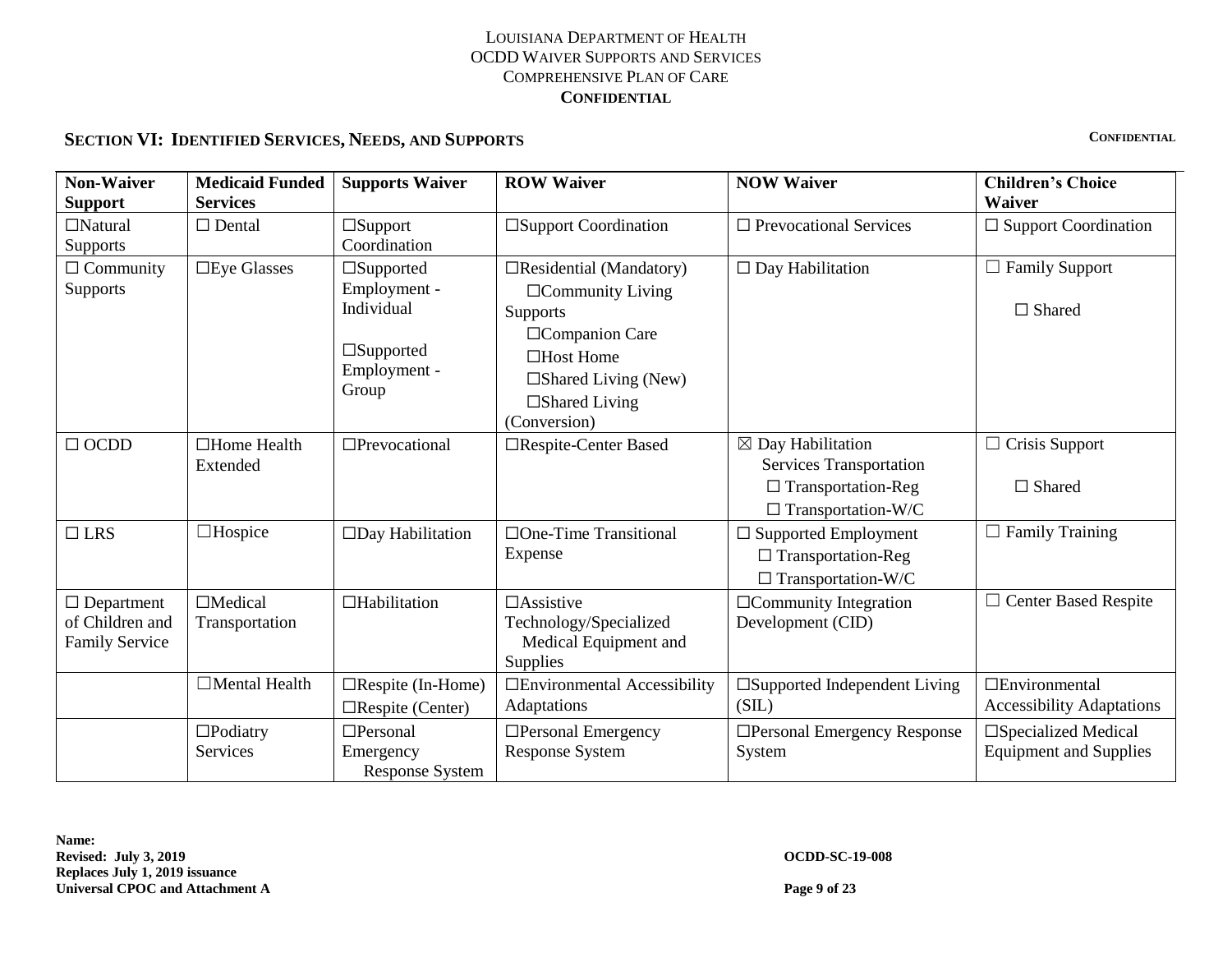| <b>Non-Waiver</b><br><b>Support</b> | <b>Medicaid Funded</b><br><b>Services</b>            | <b>Supports Waiver</b>                               | <b>ROW Waiver</b>                                                                    | <b>NOW Waiver</b>                                                                     | <b>Children's Choice</b><br>Waiver                   |
|-------------------------------------|------------------------------------------------------|------------------------------------------------------|--------------------------------------------------------------------------------------|---------------------------------------------------------------------------------------|------------------------------------------------------|
|                                     | $\square$ Substance<br>Abuse                         | $\Box$ Housing<br>Transition<br>Professional Support | □Transportation-Community<br>Access                                                  | □Environmental Accessibility<br>Adaptations                                           | $\Box$<br>Housing Transition<br>Professional Support |
|                                     | $\Box$ Prescriptions/<br>Medications<br>$\Box$ EPSDT |                                                      | $\Box$ Nursing Services<br>□Dental Services                                          | □Specialized Medical<br><b>Equipment and Supplies</b><br>$\Box$ One-time Transitional | $\Box$ Therapies<br>$\Box$ Art<br>$\Box$ Aquatic     |
|                                     |                                                      |                                                      |                                                                                      | Expenses                                                                              | $\Box$ Music                                         |
|                                     | $\Box$ Other                                         |                                                      | □Professional Services<br>$\Box$ Dietary                                             | □Shared Supports<br>$\Box$ Day (D)                                                    | $\Box$ Hippotherapy<br>$\Box$ ABA                    |
|                                     |                                                      |                                                      | $\square$ Speech Therapy<br>$\Box$ Occupational Therapy                              | $\Box$ Night (N)<br>□Shared Supports                                                  | □Therapeutic Horse-<br>back Riding                   |
|                                     |                                                      |                                                      | $\Box$ Physical Therapy<br>□Social Work                                              | $\square$ Skilled Nursing<br>$\Box$ CID                                               | $\square$ Sensory Integration                        |
|                                     |                                                      |                                                      | $\square$ Psychology                                                                 |                                                                                       |                                                      |
|                                     |                                                      |                                                      | $\square$ Supported Employment<br>$\Box$ Transportation-Reg                          | □Individual Family Support<br>$\square$ Day (D)                                       |                                                      |
|                                     |                                                      |                                                      | $\Box$ Transportation-W/C                                                            | $\Box$ Night (N)                                                                      |                                                      |
|                                     |                                                      |                                                      | □Prevocational Services                                                              | □Substitute Family Care                                                               |                                                      |
|                                     |                                                      |                                                      | $\square$ Day Habilitation<br>$\Box$ Transportation-Reg<br>$\Box$ Transportation-W/C | □Center Based Respite                                                                 |                                                      |
|                                     |                                                      |                                                      | $\Box$ Housing Transition<br>Professional Support                                    | □Professional Consultation                                                            |                                                      |
|                                     |                                                      |                                                      | □ Adult Day Health Care<br>(ADHC)                                                    | □Professional Services                                                                |                                                      |
|                                     |                                                      |                                                      |                                                                                      | $\Box$ Housing Transition<br>Professional Support                                     |                                                      |
|                                     |                                                      |                                                      |                                                                                      | $\square$ Skilled Nursing                                                             |                                                      |
|                                     |                                                      |                                                      |                                                                                      | □ Adult Companion Care                                                                |                                                      |

NOTE: Informed individual of all state plan services. Support Coordinator Initials:

**Name: Revised: July 3, 2019 OCDD-SC-19-008 Replaces July 1, 2019 issuance Universal CPOC and Attachment A Page 10 of 23**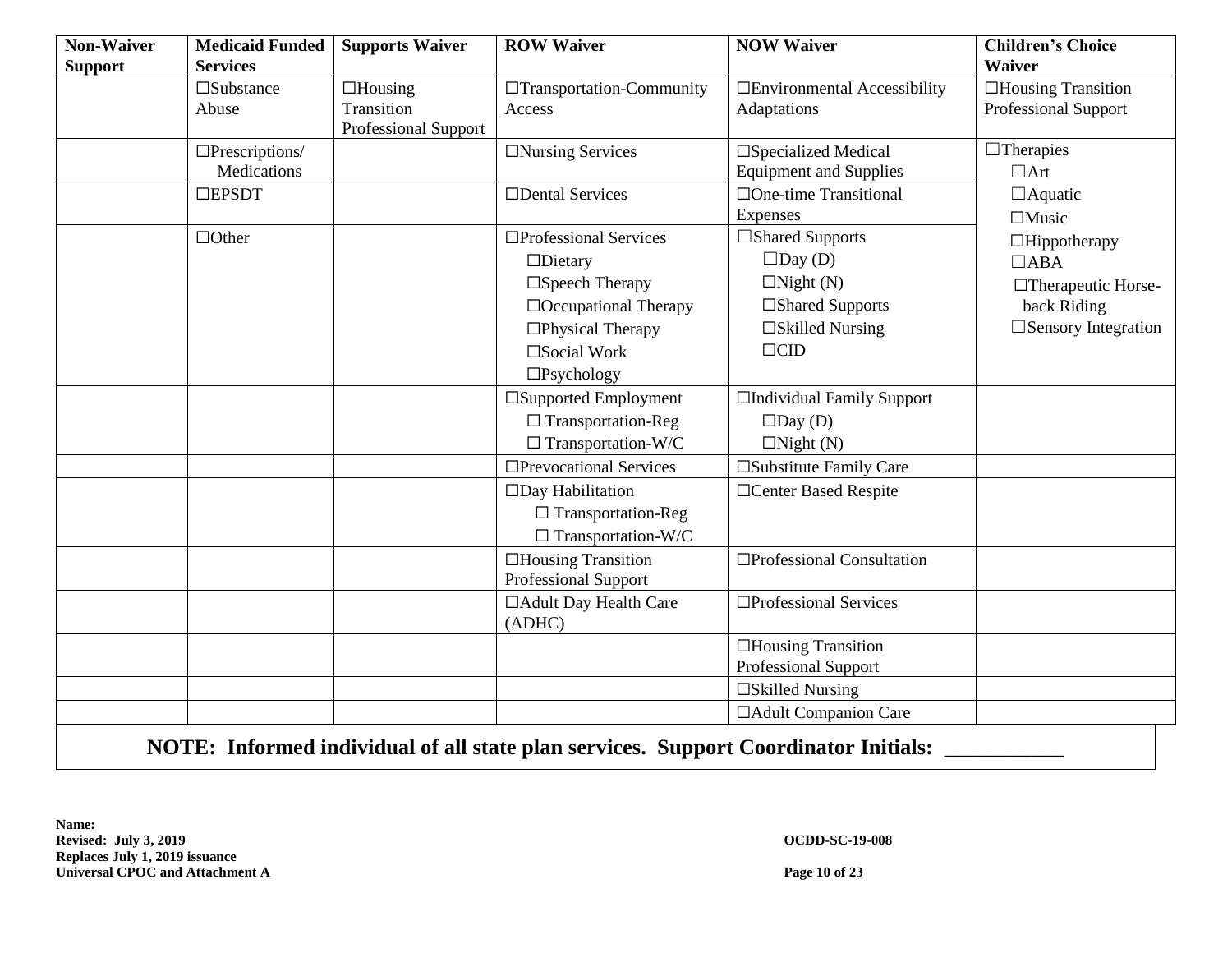# **Section VII: Typical Weekly Schedule <b>Confidential**

|                           |               |                | FOR PLANNING PURPOSES ONLY. IF NEEDS CHANGE, I WILL CONTACT MY CASE MANAGER AS SOON AS POSSIBLE. |          |        |                 |               |
|---------------------------|---------------|----------------|--------------------------------------------------------------------------------------------------|----------|--------|-----------------|---------------|
| <b>Time</b>               | <b>Monday</b> | <b>Tuesday</b> | Wednesday                                                                                        | Thursday | Friday | <b>Saturday</b> | <b>Sunday</b> |
| 12:00 AM                  |               |                |                                                                                                  |          |        |                 |               |
| 1:00 AM                   |               |                |                                                                                                  |          |        |                 |               |
| 2:00 AM                   |               |                |                                                                                                  |          |        |                 |               |
| 3:00 AM                   |               |                |                                                                                                  |          |        |                 |               |
| 4:00 AM                   |               |                |                                                                                                  |          |        |                 |               |
| 5:00 AM                   |               |                |                                                                                                  |          |        |                 |               |
| 6:00 AM                   |               |                |                                                                                                  |          |        |                 |               |
| $7:00~\mathrm{AM}$        |               |                |                                                                                                  |          |        |                 |               |
| $8:00$ AM $\,$            |               |                |                                                                                                  |          |        |                 |               |
| 9:00 AM                   |               |                |                                                                                                  |          |        |                 |               |
| 10:00 AM                  |               |                |                                                                                                  |          |        |                 |               |
| 11:00 AM                  |               |                |                                                                                                  |          |        |                 |               |
| 12:00 PM                  |               |                |                                                                                                  |          |        |                 |               |
| 1:00 PM                   |               |                |                                                                                                  |          |        |                 |               |
| 2:00 PM                   |               |                |                                                                                                  |          |        |                 |               |
| 3:00 PM                   |               |                |                                                                                                  |          |        |                 |               |
| 4:00 PM                   |               |                |                                                                                                  |          |        |                 |               |
| 5:00 PM                   |               |                |                                                                                                  |          |        |                 |               |
| 6:00 PM                   |               |                |                                                                                                  |          |        |                 |               |
| 7:00 PM                   |               |                |                                                                                                  |          |        |                 |               |
| $8:00 \; \mathrm{PM}$     |               |                |                                                                                                  |          |        |                 |               |
| 9:00 PM                   |               |                |                                                                                                  |          |        |                 |               |
| 10:00 PM                  |               |                |                                                                                                  |          |        |                 |               |
| 11:00 PM                  |               |                |                                                                                                  |          |        |                 |               |
| $CODE$                    |               | <b>HOURS</b>   | <b>COMMENTS:</b>                                                                                 |          |        |                 |               |
| $F = FAMILY$              |               |                |                                                                                                  |          |        |                 |               |
| $\overline{FR}$ = FRIENDS |               |                |                                                                                                  |          |        |                 |               |
| $S = SELF$                |               |                |                                                                                                  |          |        |                 |               |
| $SC = SCHOOL$             |               |                |                                                                                                  |          |        |                 |               |
| $W = W$ ORK               |               |                |                                                                                                  |          |        |                 |               |
| $PW = PAID$ WAIVER        |               |                |                                                                                                  |          |        |                 |               |
| $P =$ PAID SUPPORT        |               |                |                                                                                                  |          |        |                 |               |
| <b>Total</b>              |               |                |                                                                                                  |          |        |                 |               |

\* FOR ALL PW SERVICES IDENTIFY – EXAMPLE = PW-IFS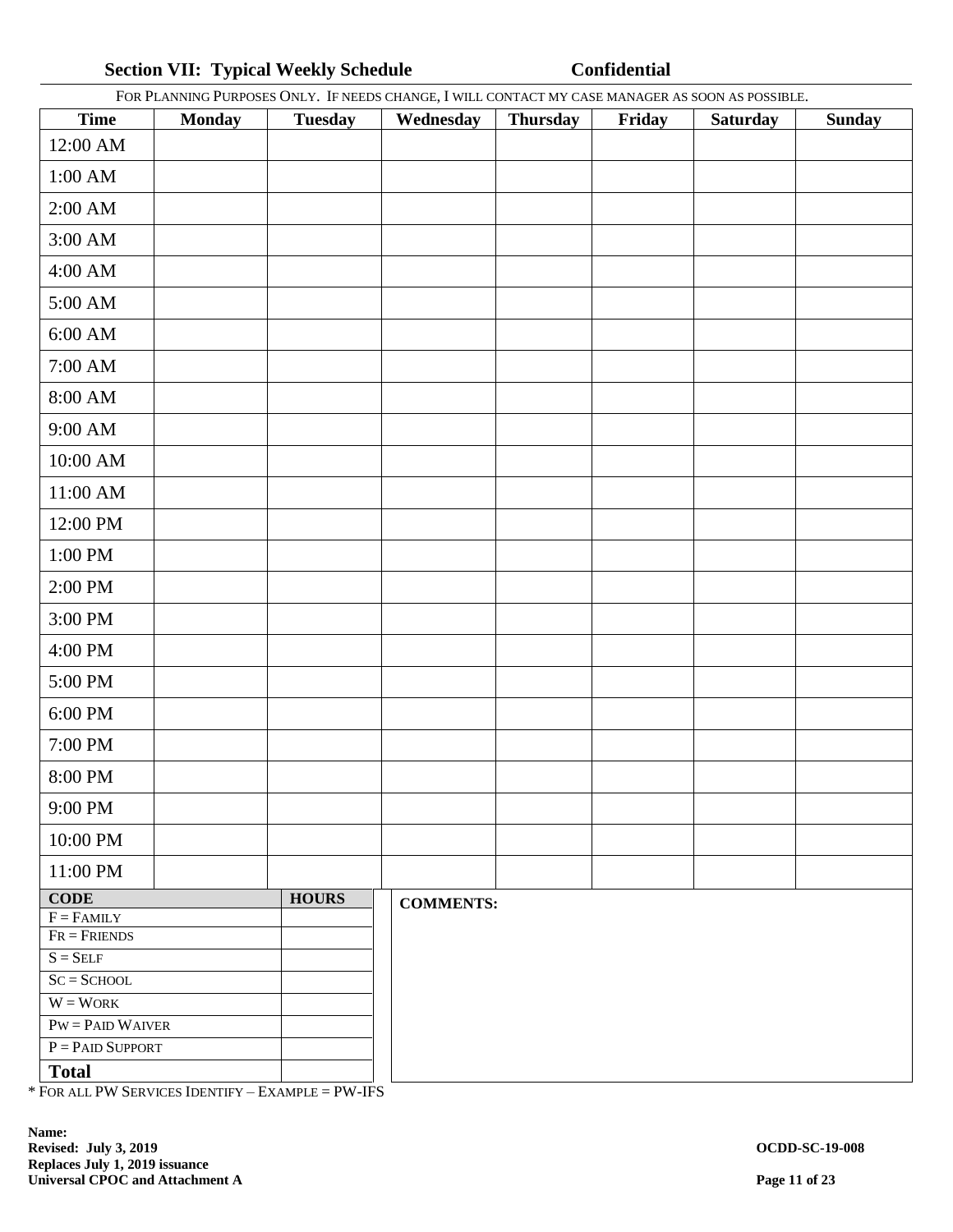### **Section VIII – Typical Alternate Schedule Confidential FOR PLANNING PURPOSES ONLY. IF NEEDS CHANGE, I WILL CONTACT MY CASE MANAGER AS SOON AS POSSIBLE.**

|    |             |    |    |         |          |    |    |             | ັ  |         |                     |    | −  |    |             |    |    |                     |          | $\overline{ }$ |
|----|-------------|----|----|---------|----------|----|----|-------------|----|---------|---------------------|----|----|----|-------------|----|----|---------------------|----------|----------------|
|    | $\mathbf o$ | 10 |    | 12<br>ᅩ | 12<br>⊥ၪ | 14 | 8  | $\mathbf o$ | 10 | 11<br>ᅭ | 12<br>┸ <del></del> | ΤÛ | 14 | 8  | $\mathbf o$ | 10 |    | 19<br>┸ <del></del> | 12<br>lν | 14             |
| 15 | 16          | 17 | 18 | 19      | 20       | 21 | 15 | 16          | 17 | 18      | 19                  | 20 | 21 | 15 | 16          | 17 | 18 | 19                  | 20       | 21             |
| 22 | 23          | 24 | 25 | 26      | 27       | 28 | 22 | 23          | 24 | 25      | 26                  | 27 | 28 | 22 | 23          | 24 | 25 | 26                  | 27       | 28             |
| 29 | 30          | 31 |    |         |          |    | 29 |             |    |         |                     |    |    | 29 | 30          | 31 |    |                     |          |                |
|    |             |    |    |         |          |    |    |             |    |         |                     |    |    |    |             |    |    |                     |          |                |

### **COMMENTS:**

|    |    |    |    | 5  | 6  |    |
|----|----|----|----|----|----|----|
| 8  | 9  | 10 | 11 | 12 | 13 | 14 |
| 15 | 16 | 17 | 18 | 19 | 20 | 21 |
| 22 | 23 | 24 | 25 | 26 | 27 | 28 |
| 29 | 30 |    |    |    |    |    |

**COMMENTS:**

|    |    | 3  | 4  | 5  | 6  |    |
|----|----|----|----|----|----|----|
| 8  | q  | 10 | 11 | 12 | 13 | 14 |
| 15 | 16 | 17 | 18 | 19 | 20 | 21 |
| 22 | 23 | 24 | 25 | 26 | 27 | 28 |
| 29 | 30 | 31 |    |    |    |    |

# **COMMENTS:**

|    |    | 3  | 4  | 5  | 6  |    |
|----|----|----|----|----|----|----|
| 8  | 9  | 10 | 11 | 12 | 13 | 14 |
| 15 | 16 | 17 | 18 | 19 | 20 | 21 |
| 22 | 23 | 24 | 25 | 26 | 27 | 28 |
| 29 | 30 | 31 |    |    |    |    |

**COMMENTS:**

| <b>JANUARY 20</b> | <b>FEBRUARY 20</b> | <b>MARCH 20</b> |
|-------------------|--------------------|-----------------|
|                   |                    |                 |

|    |    |    | 4  | 5  | 6  |    |
|----|----|----|----|----|----|----|
| 8  | 9  | 10 | 11 | 12 | 13 | 14 |
| 15 | 16 | 17 | 18 | 19 | 20 | 21 |
| 22 | 23 | 24 | 25 | 26 | 27 | 28 |
| 29 | 30 | 31 |    |    |    |    |

**APRIL 20\_\_ MAY 20\_\_ JUNE 20\_\_**

|    |            | ີ   |    |                     |                               |           |          |             |    |    |                     | O  |          |              |           |          |    |                         |                 | $\overline{ }$ |
|----|------------|-----|----|---------------------|-------------------------------|-----------|----------|-------------|----|----|---------------------|----|----------|--------------|-----------|----------|----|-------------------------|-----------------|----------------|
| 8  |            | 10  | ᅭ  | 10<br>┸ <del></del> | $\overline{\mathbf{c}}$<br>⊥J | 14        | $\Omega$ | $\mathbf o$ | 10 | ** | 10<br>┸ <del></del> | 13 | 14       | $\Omega$     | $\Omega$  | 10       |    | $\sim$<br>┸ <del></del> | 11<br>ᆂᇦ        | 14             |
| 15 | 10         | . . | 18 | 19                  | 20                            | $^{\sim}$ | 13       | 16          | 15 | 18 | 19                  | 20 | 21<br>41 | ∸            |           | ⊶י       | 18 | 10                      | 20              | 21             |
| 22 | n n<br>້⊿J | ◢▜  | 25 | 26                  | $\sim$<br>41                  | 28        | າາ<br>◢◢ | 23          | 24 | 25 | 26                  | 27 | 28       | $\mathbf{A}$ | າາ<br>້⊿J | 24<br>∠− | 25 | 26                      | <b>OT</b><br>41 | 28             |
| 29 | 30         |     |    |                     |                               |           | 29       | 30          | 31 |    |                     |    |          | 29           | 30        |          |    |                         |                 |                |

|    |                    |     |    |                     |    |          |          |             | ັ  |    |    | o  | $\overline{ }$ |              |          | ັ  |    |                     |          | $\overline{ }$ |
|----|--------------------|-----|----|---------------------|----|----------|----------|-------------|----|----|----|----|----------------|--------------|----------|----|----|---------------------|----------|----------------|
| 8  |                    | 10  | ᅭ  | 12<br>┸ <del></del> | 13 | 14       | $\Omega$ | $\mathbf o$ | 10 | 11 | 12 | 13 | 14             | $\mathbf{o}$ | $\Omega$ | 10 |    | 10<br>┸ <del></del> | 12<br>⊥J | 14             |
| 15 | 16                 | 1 . | 18 | 19                  | 20 | 21<br>41 | 15       | 16          | 17 | 18 | 19 | 20 | 21             | 15           |          | 17 | 18 | 19                  | 20       | 21             |
| 22 | $\mathbf{A}$<br>49 | 24  | 25 | 26                  | 27 | 28       | 22       | 23          | 24 | 25 | 26 | 27 | 28             | 22           | 23       | 24 | 25 | 26                  | 27       | 28             |
| 29 | 30                 | 31  |    |                     |    |          | 29       | 30          | 31 |    |    |    |                | 29           | 30       |    |    |                     |          |                |

### **JULY 20\_\_ AUGUST 20\_\_ SEPTEMBER 20\_\_**

|    | 2  | 3  | 4  | 5  | 6  | 7  |
|----|----|----|----|----|----|----|
| 8  | 9  | 10 | 11 | 12 | 13 | 14 |
| 15 | 16 | 17 | 18 | 19 | 20 | 21 |
| 22 | 23 | 24 | 25 | 26 | 27 | 28 |
| 29 | 30 |    |    |    |    |    |

# **OCTOBER 20\_\_ NOVEMBER 20\_\_ DECEMBER 20\_\_**

| $\overline{ }$ |
|----------------|
|                |
| 14<br>▏⌒<br>∸  |
| 21<br>20       |
| 28<br>דר<br>41 |
|                |
|                |

|    | 2  | 3  | 4  | 5  | 6  | 7  |
|----|----|----|----|----|----|----|
| 8  | 9  | 10 | 11 | 12 | 13 | 14 |
| 15 | 16 | 17 | 18 | 19 | 20 | 21 |
| 22 | 23 | 24 | 25 | 26 | 27 | 28 |
| 29 | 30 | 31 |    |    |    |    |

|  |    |    |    | $\epsilon$ |
|--|----|----|----|------------|
|  | 8  | y  | 10 | ш          |
|  | 15 | 16 | 17 | 18         |
|  |    | .  |    | ЭE         |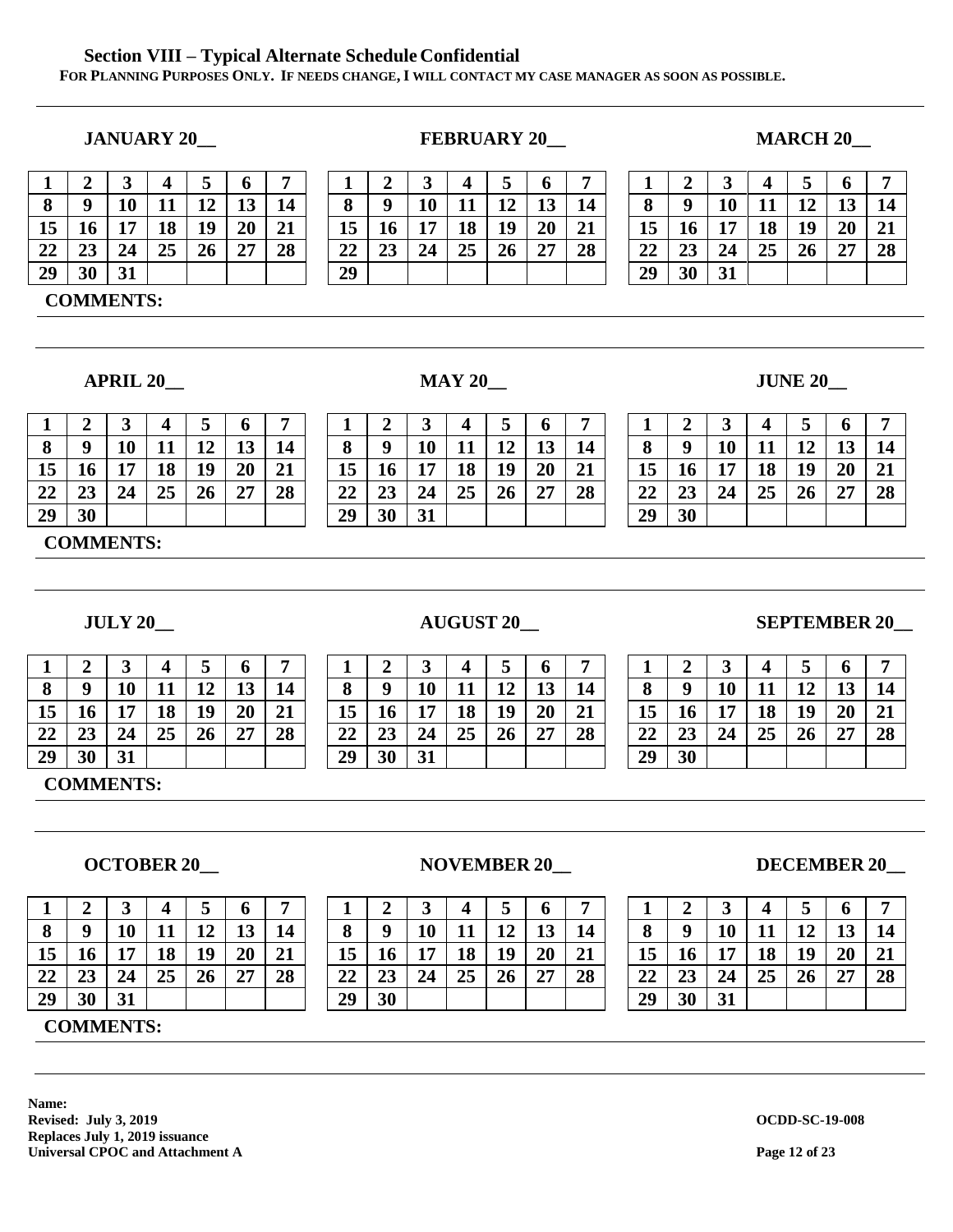# **SECTION IX (A) List the Individual's Requested Services as Described in the CPOC. Last 4 of SSN#**

# **TYPICAL WEEKLY SCHEDULE – Daily Service Totals**

| <b>Provider Name</b><br>(Full Name) | <b>Service</b><br>Procedure<br>Code(s) | <b>Service</b><br>type | Mon | <b>Tues</b> | Wed | <b>Thurs</b> | Fri | <b>Sat</b> | Sun | <b>Total Weekly</b><br><b>Service Units</b> | Number of<br>weeks in<br><b>POC Year</b> | <b>Total Weekly</b><br>Units for the<br><b>POC Year</b> |
|-------------------------------------|----------------------------------------|------------------------|-----|-------------|-----|--------------|-----|------------|-----|---------------------------------------------|------------------------------------------|---------------------------------------------------------|
|                                     |                                        |                        |     |             |     |              |     |            |     |                                             |                                          |                                                         |
|                                     |                                        |                        |     |             |     |              |     |            |     |                                             |                                          |                                                         |
|                                     |                                        |                        |     |             |     |              |     |            |     |                                             |                                          |                                                         |
|                                     |                                        |                        |     |             |     |              |     |            |     |                                             |                                          |                                                         |
|                                     |                                        |                        |     |             |     |              |     |            |     |                                             |                                          |                                                         |

### **TYPICAL ALTERNATE SCHEDULE – Total Additional Units of Service Per Quarter**

|                                                                                                            |                                               |                        |                              | Mth/Day/Yr<br>Mth/Day/Yr_________<br><b>1st Partial Quarter</b> |                              | Mth/Yr<br>$Mth/Yr$ .<br>1st Full quarter |                              | $Mth/Yr$ .<br>$Mth/Yr$ .<br>2nd quarter | $Mth/Yr$ .<br>Mth/Yr<br>3rd Quarter           |                                        | $\boxed{\text{Mth}/\text{Day}/\text{Yr}}$<br>Mth/Day/Yr<br>4th Partial Quarter |                         |                                                                             |
|------------------------------------------------------------------------------------------------------------|-----------------------------------------------|------------------------|------------------------------|-----------------------------------------------------------------|------------------------------|------------------------------------------|------------------------------|-----------------------------------------|-----------------------------------------------|----------------------------------------|--------------------------------------------------------------------------------|-------------------------|-----------------------------------------------------------------------------|
| <b>Provider Name</b><br>(Full Name)                                                                        | <b>Service</b><br><b>Procedure</b><br>Code(s) | <b>Service</b><br>type | Total $#$ of<br><b>Units</b> | Date/<br><b>Purpose</b>                                         | Total $#$ of<br><b>Units</b> | Date/<br><b>Purpose</b>                  | Total $#$ of<br><b>Units</b> | Date/<br><b>Purpose</b>                 | Total $#$ of<br><b>Units</b>                  | Date/<br><b>Purpose</b>                | <b>Total</b><br><b>Units</b><br>$(+ or -)$                                     | Date/<br><b>Purpose</b> | <b>Total Typical</b><br><b>Alternate</b><br><b>Schedule</b><br><b>Units</b> |
|                                                                                                            |                                               |                        |                              |                                                                 |                              |                                          |                              |                                         |                                               |                                        |                                                                                |                         |                                                                             |
|                                                                                                            |                                               |                        |                              |                                                                 |                              |                                          |                              |                                         |                                               |                                        |                                                                                |                         |                                                                             |
| *I HAVE REVIEWED THE BUDGET SHEET AND AGREE TO PROVIDE THE ABOVE                                           |                                               |                        | <b>STATED SERVICES.</b>      |                                                                 |                              |                                          |                              |                                         | <b>Total Typical Alternate Schedule Units</b> |                                        |                                                                                |                         |                                                                             |
|                                                                                                            |                                               |                        |                              |                                                                 |                              |                                          |                              |                                         |                                               |                                        |                                                                                |                         |                                                                             |
|                                                                                                            |                                               |                        |                              |                                                                 |                              |                                          |                              |                                         |                                               |                                        |                                                                                |                         |                                                                             |
|                                                                                                            |                                               |                        |                              |                                                                 |                              |                                          |                              |                                         |                                               |                                        |                                                                                |                         |                                                                             |
| I HAVE REVIEWED THE BUDGET SHEET AND AM IN AGREEMENT WITH SERVICES AS OUTLINED ABOVE:                      |                                               |                        |                              |                                                                 |                              |                                          |                              |                                         |                                               |                                        |                                                                                |                         |                                                                             |
| RECEIPIENT/GUARDIAN SIGNATURE                                                                              |                                               |                        |                              |                                                                 |                              |                                          |                              |                                         |                                               |                                        |                                                                                |                         |                                                                             |
| LGE or Support Coordinator Supervisor Approval Signature:                                                  |                                               |                        |                              |                                                                 |                              |                                          |                              |                                         |                                               |                                        |                                                                                | Date:                   |                                                                             |
| Name:<br><b>Revised: July 3, 2019</b><br>Replaces July 1, 2019 issuance<br>Universal CPOC and Attachment A |                                               |                        |                              |                                                                 |                              |                                          |                              |                                         |                                               | <b>OCDD-SC-19-008</b><br>Page 13 of 23 |                                                                                |                         |                                                                             |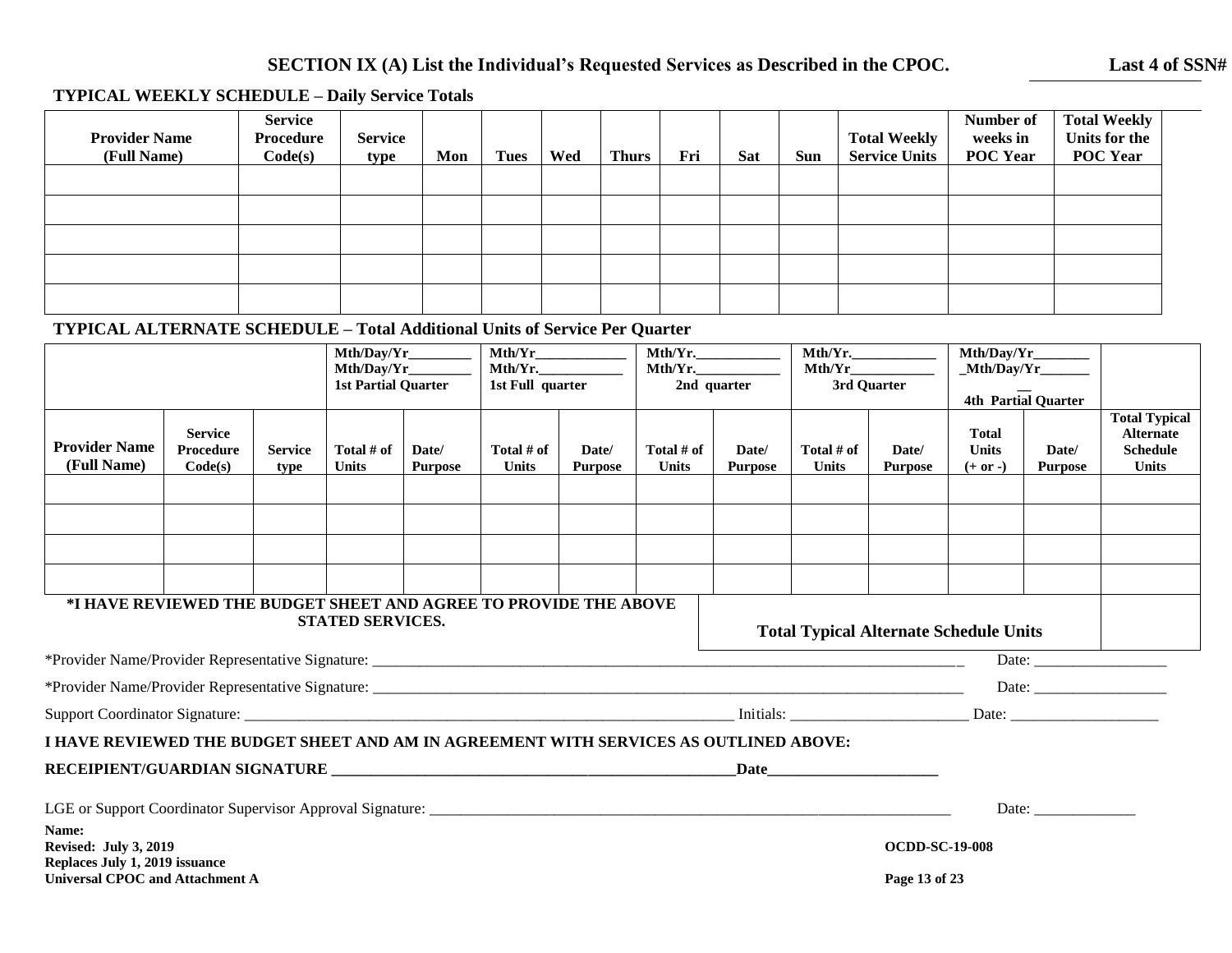| 1. Provider Name (Full<br>Name)                                                                                                                                                                                                | 2. Provider<br><b>Number</b> | 3. Service<br><b>Type</b> | $\boldsymbol{4}$ .<br>Procedure<br>Code(s) | 5. Total<br>Weekly<br><b>Units for</b><br>POC year            |                                                    | 6. Total<br><b>Alt Units</b><br>for POC<br>year |     | 7. Total<br><b>Units for</b><br>POC<br>Year   |              | 8. Rate per<br><b>Procedure</b><br><b>Code Unit</b> |          | 9. Total<br><b>Schedule</b><br>Annual<br>Costs |
|--------------------------------------------------------------------------------------------------------------------------------------------------------------------------------------------------------------------------------|------------------------------|---------------------------|--------------------------------------------|---------------------------------------------------------------|----------------------------------------------------|-------------------------------------------------|-----|-----------------------------------------------|--------------|-----------------------------------------------------|----------|------------------------------------------------|
|                                                                                                                                                                                                                                |                              |                           |                                            |                                                               | $+$                                                |                                                 | $=$ |                                               | $\mathbf{X}$ |                                                     | $=$      |                                                |
|                                                                                                                                                                                                                                |                              |                           |                                            |                                                               | $+$                                                |                                                 | $=$ |                                               | X            |                                                     | $=$      |                                                |
|                                                                                                                                                                                                                                |                              |                           |                                            |                                                               | $+$                                                |                                                 | $=$ |                                               | $\mathbf X$  |                                                     | $=$      |                                                |
|                                                                                                                                                                                                                                |                              |                           |                                            |                                                               | $+$                                                |                                                 | $=$ |                                               | $\mathbf{X}$ |                                                     | $=$      |                                                |
| <b>SUPPORT COORDINATION</b><br><b>AGENCY NAME</b><br>CC, SUPPORTS WAIVER, AND<br><b>ROW (ONLY)</b>                                                                                                                             | PROVIDER#                    | <b>SERVICE TYPE</b>       | <b>PROCEDURE</b><br><b>CODE</b>            | <b>MONTHLY</b><br><b>UNITS</b>                                |                                                    | <b>COST PER</b><br><b>UNIT</b>                  |     | <b>TOTAL</b><br><b>MONTHLY</b><br><b>COST</b> |              | <b>MONTHS IN</b><br>THE CPOC<br>YEAR                |          | 10. TOTAL<br><b>ANNUAL</b><br><b>SCA COST</b>  |
|                                                                                                                                                                                                                                |                              |                           |                                            |                                                               | $\mathbf{X}$                                       |                                                 | $=$ |                                               | $\mathbf{X}$ |                                                     | $\equiv$ |                                                |
|                                                                                                                                                                                                                                |                              |                           |                                            |                                                               | 11. TOTAL TYPICAL & ALTERNATE SCHEDULE ANNUAL COST |                                                 |     |                                               |              |                                                     |          |                                                |
|                                                                                                                                                                                                                                |                              |                           |                                            | 12. TOTAL SUPPORT COORDINATION ANNUAL COST (CC, SW, ROW ONLY) |                                                    |                                                 |     |                                               |              |                                                     |          |                                                |
| 13. TOTAL ANNUAL COST FOR POC                                                                                                                                                                                                  |                              |                           |                                            |                                                               |                                                    |                                                 |     |                                               |              |                                                     |          |                                                |
|                                                                                                                                                                                                                                |                              |                           |                                            |                                                               |                                                    |                                                 |     |                                               |              |                                                     |          |                                                |
|                                                                                                                                                                                                                                |                              |                           |                                            |                                                               |                                                    |                                                 |     |                                               |              |                                                     |          |                                                |
| Support Coordinator Signature: Date: Date: Date: Date: Date: Date: Date: Date: Date: Date: Date: Date: Date: Date: Date: Date: Date: Date: Date: Date: Date: Date: Date: Date: Date: Date: Date: Date: Date: Date: Date: Date: |                              |                           |                                            |                                                               |                                                    |                                                 |     |                                               |              |                                                     |          |                                                |
| I HAVE REVIEWED THE BUDGET SHEET AND AM IN AGREEMENT WITH SERVICES AS OUTLINED ABOVE:                                                                                                                                          |                              |                           |                                            |                                                               |                                                    |                                                 |     |                                               |              |                                                     |          |                                                |
|                                                                                                                                                                                                                                |                              |                           |                                            |                                                               |                                                    |                                                 |     |                                               |              |                                                     |          |                                                |
| <b>ANNUALCHILDREN'S CHOICE BUDGET NOT TO EXCEED \$17,495.</b><br>ANNUAL BUDGET NOT TO EXCEED MAX ROW BUDGET FOR ASSESSED ROW LEVEL.                                                                                            |                              |                           |                                            |                                                               |                                                    |                                                 |     |                                               |              |                                                     |          |                                                |
| <b>FOR LGE/SUPPORT COORDINATOR SUPERVISOR USE ONLY:</b>                                                                                                                                                                        |                              |                           |                                            |                                                               |                                                    |                                                 |     |                                               |              |                                                     |          |                                                |
|                                                                                                                                                                                                                                |                              |                           |                                            |                                                               |                                                    |                                                 |     |                                               |              |                                                     |          |                                                |
| LGE/SUPPORT COORDINATOR SUPERVISOR: _____________                                                                                                                                                                              |                              |                           |                                            |                                                               | <b>INITIALS:</b><br>DATE:                          |                                                 |     |                                               |              |                                                     |          |                                                |
| Name:<br><b>Revised: July 3, 2019</b><br>Replaces July 1, 2019 issuance                                                                                                                                                        |                              |                           |                                            |                                                               |                                                    |                                                 |     |                                               |              | <b>OCDD-SC-19-008</b>                               |          |                                                |

# **SECTION IX (B): CPOC Requested Waiver Services (Budget Sheet)**

Universal CPOC and Attachment A **Page 14** of 23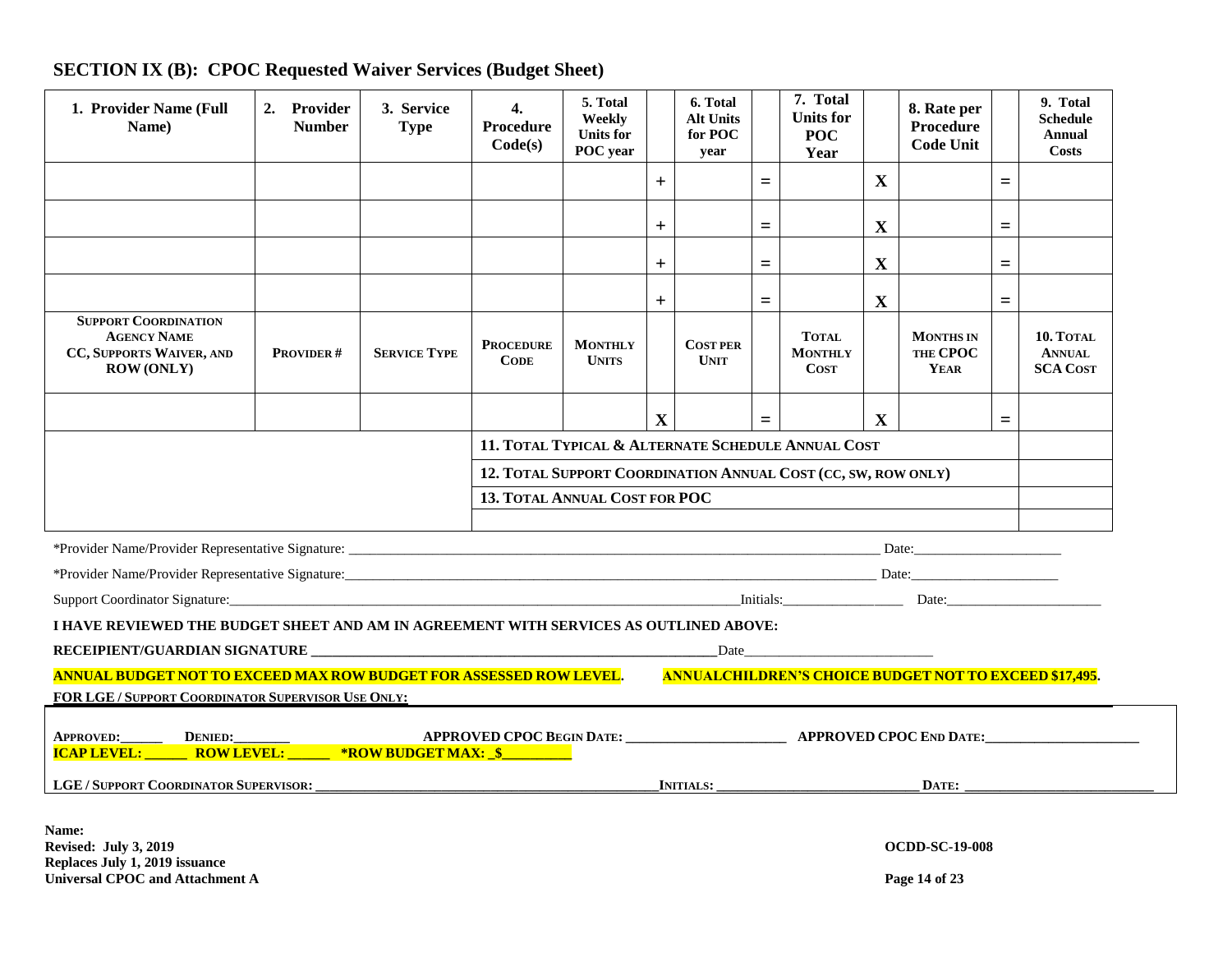| <b>Section X: CPOC Participants</b>                                                                                                                                                                                                                                                                                                                                                                                                                                                                                                                                                                                                                                                                                                                                                                                                                                                                                                                                                                                                                                                                                                                                                                                                                                                                                                                                                                                                                                                                                                                                                                                                                                                                                                                                                                                                                                                                                                                                                                                                                                                                                                                                                                                                                                                                                                                                                                                                                                                                                                                                                                                                                                                                                                                                                                                                                 | Confidential |       |  |  |  |  |  |
|-----------------------------------------------------------------------------------------------------------------------------------------------------------------------------------------------------------------------------------------------------------------------------------------------------------------------------------------------------------------------------------------------------------------------------------------------------------------------------------------------------------------------------------------------------------------------------------------------------------------------------------------------------------------------------------------------------------------------------------------------------------------------------------------------------------------------------------------------------------------------------------------------------------------------------------------------------------------------------------------------------------------------------------------------------------------------------------------------------------------------------------------------------------------------------------------------------------------------------------------------------------------------------------------------------------------------------------------------------------------------------------------------------------------------------------------------------------------------------------------------------------------------------------------------------------------------------------------------------------------------------------------------------------------------------------------------------------------------------------------------------------------------------------------------------------------------------------------------------------------------------------------------------------------------------------------------------------------------------------------------------------------------------------------------------------------------------------------------------------------------------------------------------------------------------------------------------------------------------------------------------------------------------------------------------------------------------------------------------------------------------------------------------------------------------------------------------------------------------------------------------------------------------------------------------------------------------------------------------------------------------------------------------------------------------------------------------------------------------------------------------------------------------------------------------------------------------------------------------|--------------|-------|--|--|--|--|--|
| SIGNATURES OF ALL PLANNING MEETING PARTICIPANTS<br><b>Planning Participant/Relationship</b><br><b>Planning Participant/Relationship</b>                                                                                                                                                                                                                                                                                                                                                                                                                                                                                                                                                                                                                                                                                                                                                                                                                                                                                                                                                                                                                                                                                                                                                                                                                                                                                                                                                                                                                                                                                                                                                                                                                                                                                                                                                                                                                                                                                                                                                                                                                                                                                                                                                                                                                                                                                                                                                                                                                                                                                                                                                                                                                                                                                                             |              |       |  |  |  |  |  |
|                                                                                                                                                                                                                                                                                                                                                                                                                                                                                                                                                                                                                                                                                                                                                                                                                                                                                                                                                                                                                                                                                                                                                                                                                                                                                                                                                                                                                                                                                                                                                                                                                                                                                                                                                                                                                                                                                                                                                                                                                                                                                                                                                                                                                                                                                                                                                                                                                                                                                                                                                                                                                                                                                                                                                                                                                                                     |              |       |  |  |  |  |  |
|                                                                                                                                                                                                                                                                                                                                                                                                                                                                                                                                                                                                                                                                                                                                                                                                                                                                                                                                                                                                                                                                                                                                                                                                                                                                                                                                                                                                                                                                                                                                                                                                                                                                                                                                                                                                                                                                                                                                                                                                                                                                                                                                                                                                                                                                                                                                                                                                                                                                                                                                                                                                                                                                                                                                                                                                                                                     |              |       |  |  |  |  |  |
|                                                                                                                                                                                                                                                                                                                                                                                                                                                                                                                                                                                                                                                                                                                                                                                                                                                                                                                                                                                                                                                                                                                                                                                                                                                                                                                                                                                                                                                                                                                                                                                                                                                                                                                                                                                                                                                                                                                                                                                                                                                                                                                                                                                                                                                                                                                                                                                                                                                                                                                                                                                                                                                                                                                                                                                                                                                     |              |       |  |  |  |  |  |
|                                                                                                                                                                                                                                                                                                                                                                                                                                                                                                                                                                                                                                                                                                                                                                                                                                                                                                                                                                                                                                                                                                                                                                                                                                                                                                                                                                                                                                                                                                                                                                                                                                                                                                                                                                                                                                                                                                                                                                                                                                                                                                                                                                                                                                                                                                                                                                                                                                                                                                                                                                                                                                                                                                                                                                                                                                                     |              |       |  |  |  |  |  |
| <b>SUPPORT COORDINATOR SIGNATURE:</b>                                                                                                                                                                                                                                                                                                                                                                                                                                                                                                                                                                                                                                                                                                                                                                                                                                                                                                                                                                                                                                                                                                                                                                                                                                                                                                                                                                                                                                                                                                                                                                                                                                                                                                                                                                                                                                                                                                                                                                                                                                                                                                                                                                                                                                                                                                                                                                                                                                                                                                                                                                                                                                                                                                                                                                                                               |              | Date: |  |  |  |  |  |
| Participant/Authorized<br>Representative Initials<br>I have been offered a choice between waiver and institutional services, and I have chosen (check one):<br>institutional.<br>waiver<br>I have been informed of the available support coordination agencies and I have chosen: (Name of Agency Chosen)<br>I have been given the OCDD Provider Freedom of Choice Listing of available direct service providers and I have chosen: (List all<br>Chosen Providers)<br>I have been informed of all state plan services.<br>I have been informed of my rights and responsibilities regarding home and community-based waiver services and have been given the<br>WSS Rights and Responsibilities Form which includes information on how to report abuse, neglect, exploitation, or extortion.<br>My support coordinator has provided me with the toll-free number to contact the Health Standards Section if I want to report a complaint<br>about my support coordinator or waiver service provider(s). That number is 1-800-660-0488.<br>I have reviewed the services contained in this plan. I choose to accept this plan and the services described instead of the alternatives explained or offered to me. I understand<br>it is my responsibility to notify my support coordinator of any change in my status, which might affect the effectiveness of this program. I further agree to notify my support<br>coordinator of any changes in my income, which might affect my financial eligibility. I understand that I have the right to accept or refuse all or part of the services<br>identified in this support plan.<br>I understand that if I disagree with any decision rendered regarding the approval of this plan, I have the right to an informal discussion by contacting my LGE Regional<br>Office and/or a fair hearing through the Division of Administrative Law-Health & Hospitals Section within 30 days of the approved/denied decision.<br>However, if I disagree with a recommendation to reduce my NOW Individual & Family Support (IFS) hours through the OCDD Guidelines for Support Planning/Resource<br>Allocation process, I must first request a review by the Local Governing Entity (LGE) Regional Office by contacting my support coordinator who will assist me in<br>submitting a justification to the LGE about why I need more NOW IFS hours. I understand that I must receive the LGE's final decision before I can appeal and request a<br>fair hearing through the Division of Administrative Law-Health & Hospitals Section. I understand that my LGE Regional Office will provide me with an Appeal Notice<br>for this purpose.<br>I understand that I can contact the Division of Administrative Law-Health & Hospitals Section by mail at P.O. Box 4189, Baton Rouge, Louisiana 70821-4189; or by fax |              |       |  |  |  |  |  |
| <b>Participant/Guardian Signature</b>                                                                                                                                                                                                                                                                                                                                                                                                                                                                                                                                                                                                                                                                                                                                                                                                                                                                                                                                                                                                                                                                                                                                                                                                                                                                                                                                                                                                                                                                                                                                                                                                                                                                                                                                                                                                                                                                                                                                                                                                                                                                                                                                                                                                                                                                                                                                                                                                                                                                                                                                                                                                                                                                                                                                                                                                               | Date         |       |  |  |  |  |  |
| <b>Witness</b>                                                                                                                                                                                                                                                                                                                                                                                                                                                                                                                                                                                                                                                                                                                                                                                                                                                                                                                                                                                                                                                                                                                                                                                                                                                                                                                                                                                                                                                                                                                                                                                                                                                                                                                                                                                                                                                                                                                                                                                                                                                                                                                                                                                                                                                                                                                                                                                                                                                                                                                                                                                                                                                                                                                                                                                                                                      | Date         |       |  |  |  |  |  |
| <b>Reviewed by Support Coordinator Supervisor:</b>                                                                                                                                                                                                                                                                                                                                                                                                                                                                                                                                                                                                                                                                                                                                                                                                                                                                                                                                                                                                                                                                                                                                                                                                                                                                                                                                                                                                                                                                                                                                                                                                                                                                                                                                                                                                                                                                                                                                                                                                                                                                                                                                                                                                                                                                                                                                                                                                                                                                                                                                                                                                                                                                                                                                                                                                  | Date:        |       |  |  |  |  |  |
| FOR LGE / SUPPORT COORDINATION SUPERVISOR USE ONLY:                                                                                                                                                                                                                                                                                                                                                                                                                                                                                                                                                                                                                                                                                                                                                                                                                                                                                                                                                                                                                                                                                                                                                                                                                                                                                                                                                                                                                                                                                                                                                                                                                                                                                                                                                                                                                                                                                                                                                                                                                                                                                                                                                                                                                                                                                                                                                                                                                                                                                                                                                                                                                                                                                                                                                                                                 |              |       |  |  |  |  |  |
| $\exists$ NOW<br><b>CHILDREN'S CHOICE WAIVER</b><br><b>PARTICIPANT NAME:</b><br>$\square$ ROW<br>SUPPORTS WAIVER<br>DATE COMPLETE CPOC RECEIVED BY LGE RO/SC SUPV.: _____________<br>$\Box$ DENIED<br>THIS CPOC MEETS THE IDENTIFIED NEEDS OF THE INDIVIDUAL:<br><b>APPROVED</b><br>WITHOUT THE SERVICES AVAILABLE THROUGH THIS WAIVER, THE RECIPIENT WOULD QUALIFY FOR INSTITUTIONAL CARE: $\Box$ Yes $\Box$ No<br>APPROVED CPOC END DATE:                                                                                                                                                                                                                                                                                                                                                                                                                                                                                                                                                                                                                                                                                                                                                                                                                                                                                                                                                                                                                                                                                                                                                                                                                                                                                                                                                                                                                                                                                                                                                                                                                                                                                                                                                                                                                                                                                                                                                                                                                                                                                                                                                                                                                                                                                                                                                                                                         |              |       |  |  |  |  |  |
| SERVICES APPROVED. SIGNATURE/TITLE OF LGE OR SUPPORT COORDINATION<br>SUPERVISOR: <b>SUPERVISOR</b>                                                                                                                                                                                                                                                                                                                                                                                                                                                                                                                                                                                                                                                                                                                                                                                                                                                                                                                                                                                                                                                                                                                                                                                                                                                                                                                                                                                                                                                                                                                                                                                                                                                                                                                                                                                                                                                                                                                                                                                                                                                                                                                                                                                                                                                                                                                                                                                                                                                                                                                                                                                                                                                                                                                                                  | DATE:        |       |  |  |  |  |  |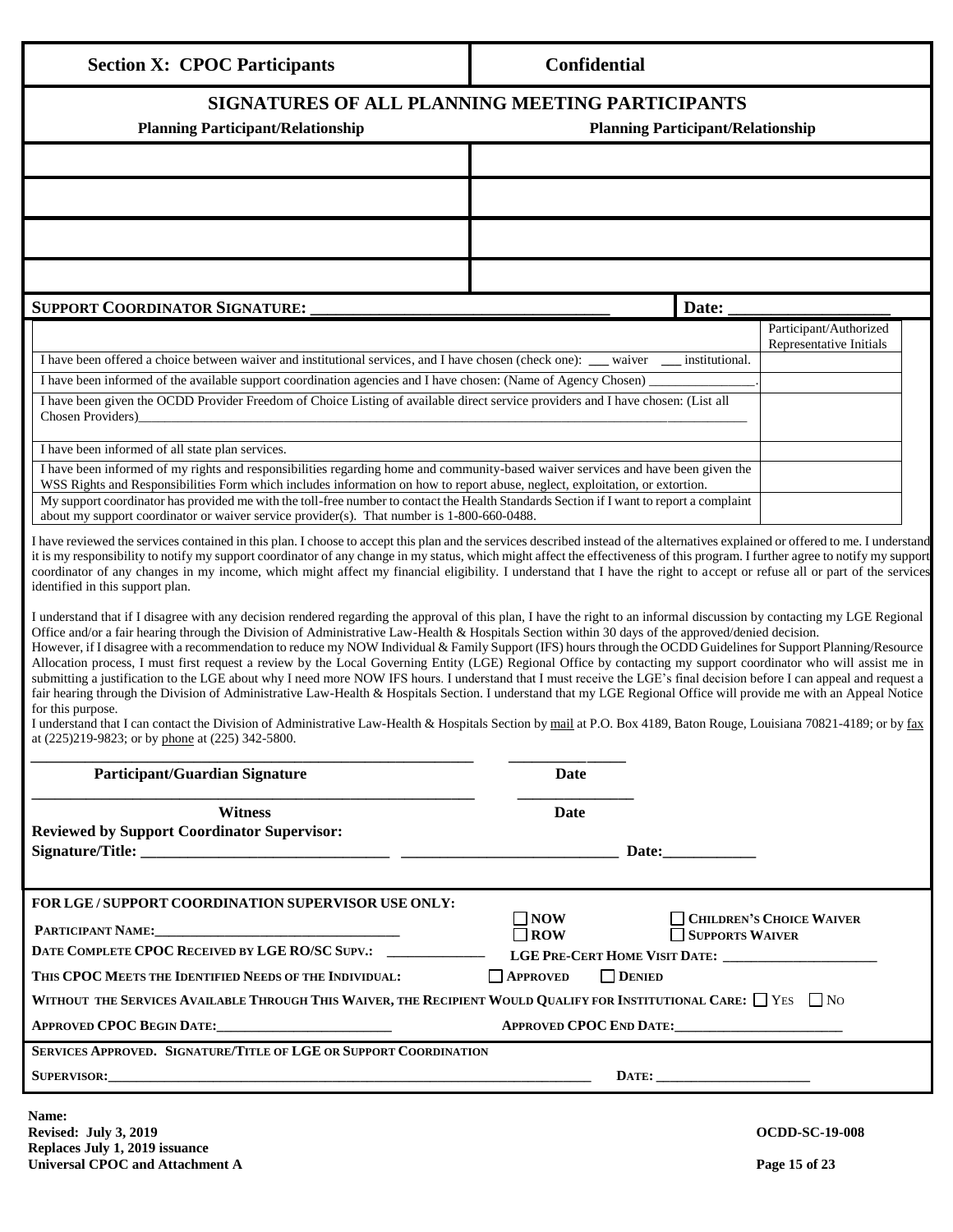# **Staff Instruction / Provider Attachments (Check if relevant/needed):**

| A. Personal Outcomes Worksheets                                                     | <b>Required</b>      |
|-------------------------------------------------------------------------------------|----------------------|
| B. Relationship & Community Contacts and Information                                | $\Box$ Yes $\Box$ No |
| C. Sustained Supports for Daily Living/Home Needs Instructions $\Box$ Yes $\Box$ No |                      |
| D. Health and Wellness Support Instructions                                         | $\Box$ Yes $\Box$ No |
| <b>E.</b> Medication/Treatments                                                     | $\Box$ Yes $\Box$ No |
| F. Emotional Wellness & Crisis Prevention Plan                                      | $\Box$ Yes $\Box$ No |
| <b>G. Behavioral Support Instructions</b>                                           | $\Box$ Yes $\Box$ No |
| H. Emergency Plan                                                                   | <b>Required</b>      |
| I. Staff Back-up Plan                                                               | $\Box$ Yes $\Box$ No |
| J. Day Hab, Prevoc, and Group Employment                                            | $\Box$ Yes $\Box$ No |
| K. Individual Integrated Employment                                                 | $\Box$ Yes $\Box$ No |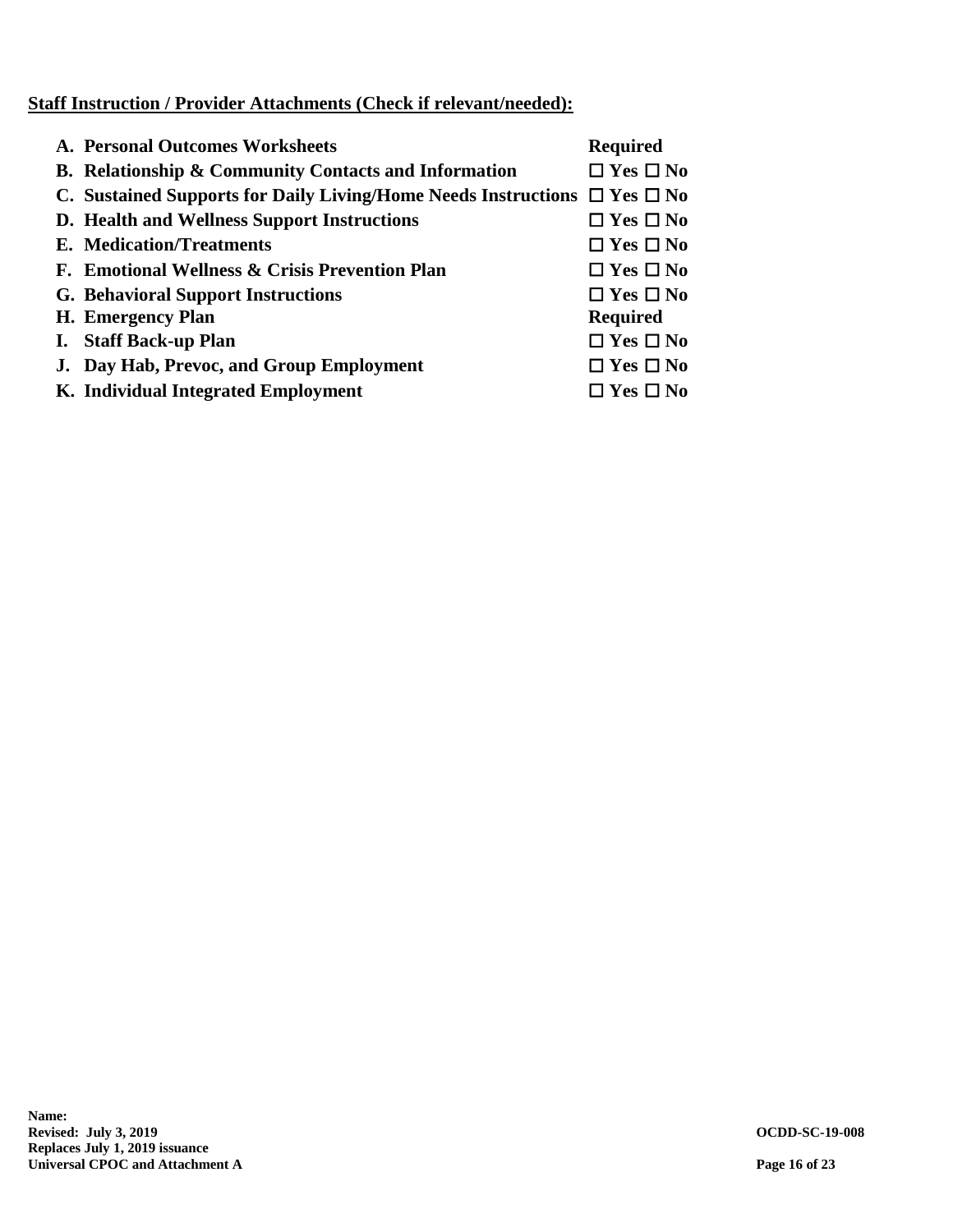# PERSONAL OUTCOMES WORKSHEETS (Required as part of CPOC) Attachment A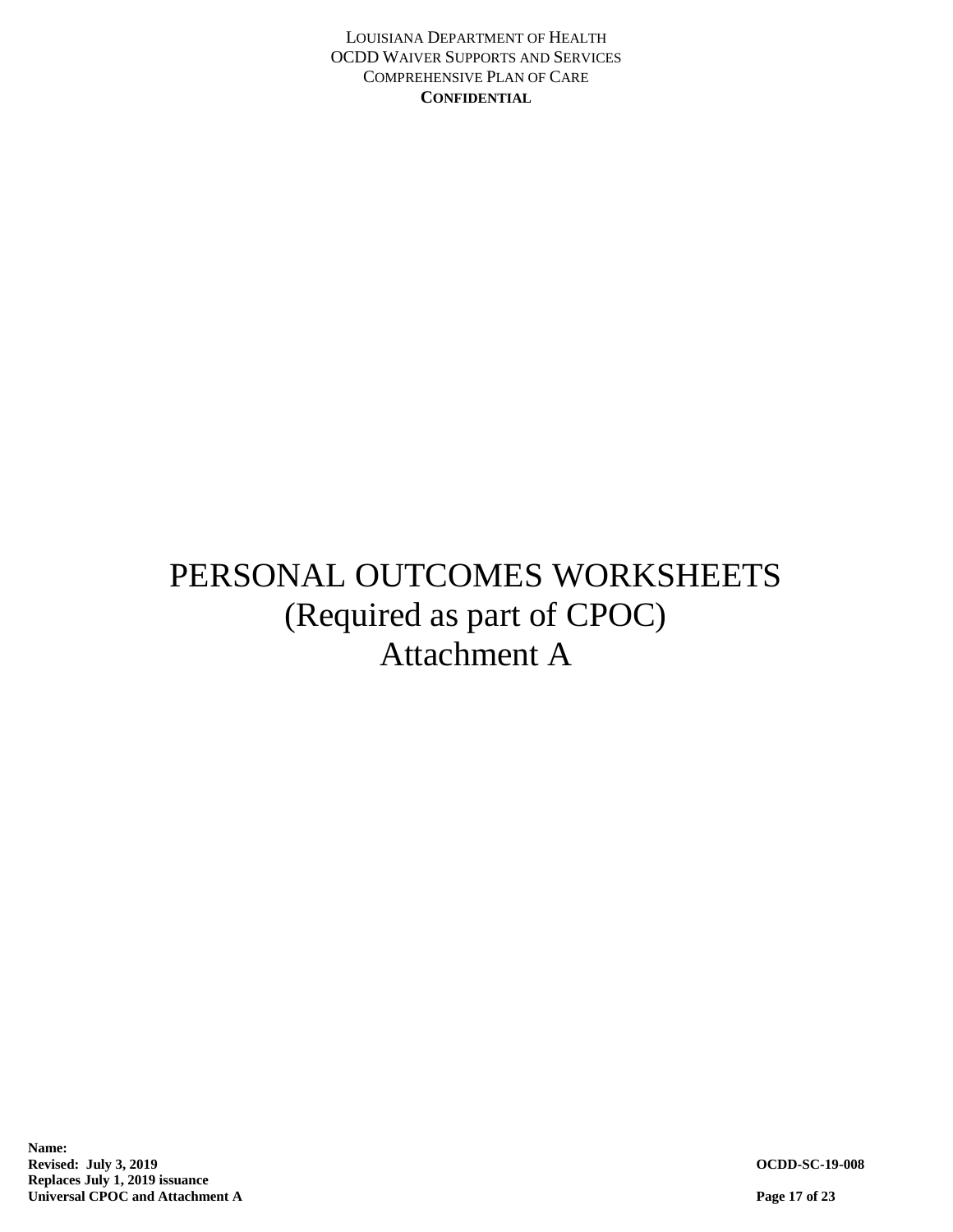|                                                  |                     | <b>CURRENT SUPPORT</b>   |                                   |  |  |
|--------------------------------------------------|---------------------|--------------------------|-----------------------------------|--|--|
|                                                  |                     | SITUATION-               |                                   |  |  |
|                                                  |                     | <b>NATURAL AND PAID</b>  |                                   |  |  |
|                                                  |                     | (WHAT'S GOING ON         | <b>CURRENT LEVEL OF</b>           |  |  |
|                                                  | <b>CURRENT LIFE</b> | <b>THAT SUPPORTS MY</b>  | <b>SATISFACTION</b>               |  |  |
|                                                  | <b>SITUATION</b>    | <b>DESIRED OUTCOME?)</b> | $(1 \text{ TO } 5 \text{ SCALE})$ |  |  |
| Identity - "Who Am I?"                           |                     |                          |                                   |  |  |
| What Goals have I set for myself?<br>1.          |                     |                          |                                   |  |  |
| Where and with whom do I want to live?<br>2.     |                     |                          |                                   |  |  |
| What do I want to do for my work?<br>3.          |                     |                          |                                   |  |  |
| Who is closest to me?<br>4.                      |                     |                          |                                   |  |  |
| How satisfied am I with the services and<br>5.   |                     |                          |                                   |  |  |
| supports I receive?                              |                     |                          |                                   |  |  |
| How satisfied am I with my personal life<br>6.   |                     |                          |                                   |  |  |
| situation?                                       |                     |                          |                                   |  |  |
| <b>Autonomy - "My Space"</b>                     |                     |                          |                                   |  |  |
| What are my preferred daily routines?<br>7.      |                     |                          |                                   |  |  |
| Do I have the time, space, and opportunity<br>8. |                     |                          |                                   |  |  |
| for the privacy I need?                          |                     |                          |                                   |  |  |
| Am I in control of who knows personal<br>9.      |                     |                          |                                   |  |  |
| information about me?                            |                     |                          |                                   |  |  |
| 10. Do my home, work, and other                  |                     |                          |                                   |  |  |
| environments support what I want and need        |                     |                          |                                   |  |  |
| to be?                                           |                     |                          |                                   |  |  |
| <b>Affiliation - "My Community"</b>              |                     |                          |                                   |  |  |
| 11. Do I have access to the place I want to be?  |                     |                          |                                   |  |  |
| 12. Do I participate in what happens in my       |                     |                          |                                   |  |  |
| community?                                       |                     |                          |                                   |  |  |
| 13. Am I pleased with the type and extent of     |                     |                          |                                   |  |  |
| my interaction with other people in my           |                     |                          |                                   |  |  |
| community?                                       |                     |                          |                                   |  |  |
| 14. Am I known for the different social roles I  |                     |                          |                                   |  |  |
| play?                                            |                     |                          |                                   |  |  |
| 15. Do I have enough friends?                    |                     |                          |                                   |  |  |
| 16. Am I respected by others?                    |                     |                          |                                   |  |  |
| <b>Attainment – "My Success"</b>                 |                     |                          |                                   |  |  |
| 17. Are the supports and services I receive the  |                     |                          |                                   |  |  |
| ones I want?                                     |                     |                          |                                   |  |  |
| 18. Have I realized any of my personal goals?    |                     |                          |                                   |  |  |
| Safe Guards – "My Safe Guards"                   |                     |                          |                                   |  |  |
| 19. Am I connected to the people who support     |                     |                          |                                   |  |  |
| me the most?                                     |                     |                          |                                   |  |  |
| 20. Am I safe?                                   |                     |                          |                                   |  |  |
| Rights – "My Rights"                             |                     |                          |                                   |  |  |
| 21. Do I exercise the rights that are important  |                     |                          |                                   |  |  |
| to me?                                           |                     |                          |                                   |  |  |
| 22. Do I feel that I am treated fairly?          |                     |                          |                                   |  |  |
| <b>Health and Wellness - "My Health"</b>         |                     |                          |                                   |  |  |
| 23. Is my health as good as I can make it?       |                     |                          |                                   |  |  |
| 24. Am I free from Abuse and Neglect?            |                     |                          |                                   |  |  |
| 25. Do I have a sense of continuity and          |                     |                          |                                   |  |  |
| security?                                        |                     |                          |                                   |  |  |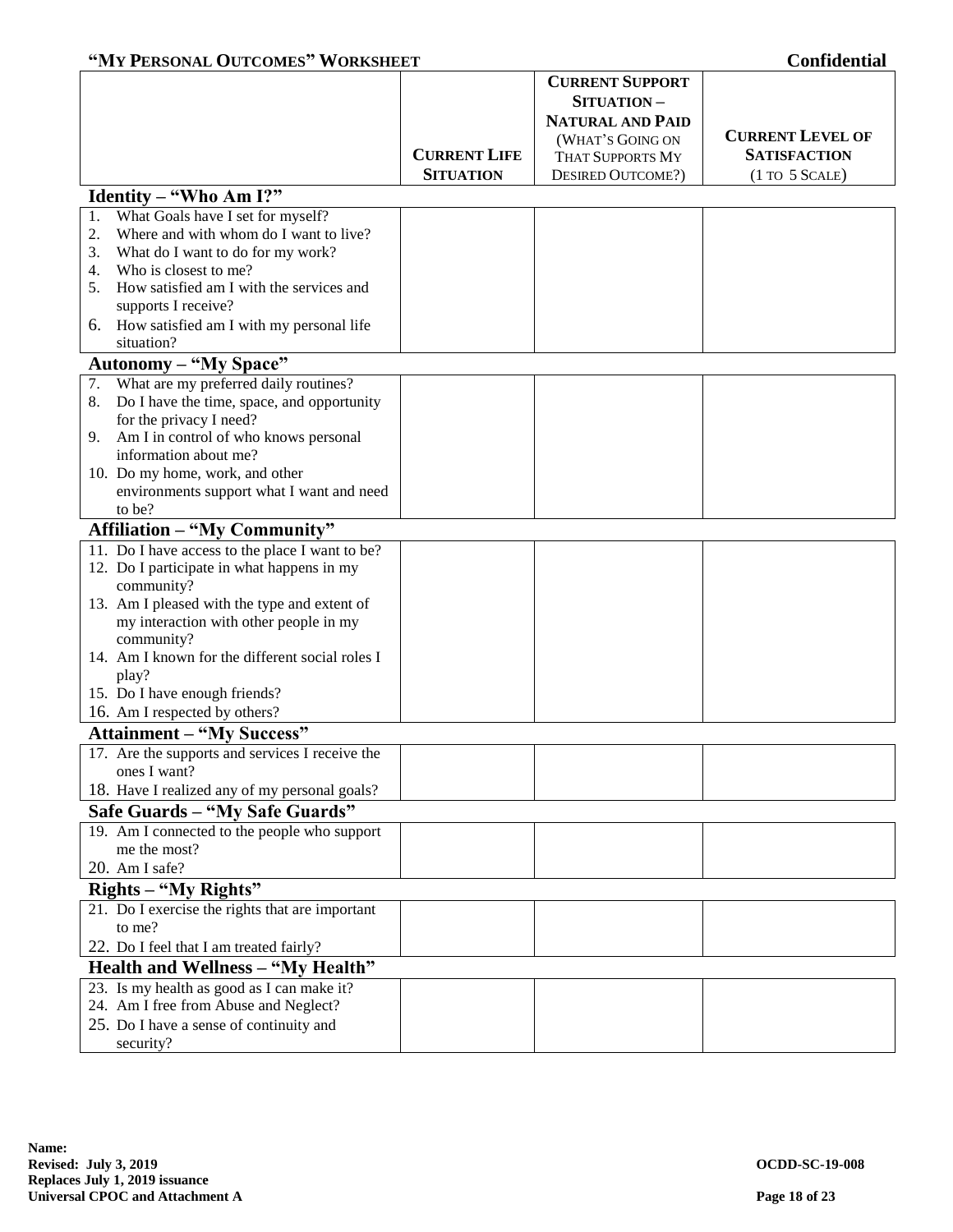### **CURRENT LEVEL OF SATISFACTION**:

- 1 NOT AT ALL SATISFIED: AREA DISCUSSED BUT NO PLANS TO ADDRESS NOT AT ALL SATISFIED/NO PROGRESS
- 2 NOT VERY SATISFIED: AREA DISCUSSED BUT NO ADEQUATELY ADDRESSED/PLANNED FOR LITTLE OR NO SATISFACTION/PROGRESS
- 3 SOMEWHAT SATISFIED: AREA DISCUSSED AND ADDRESSED/PLANNED FOR SOME SATISFACTION/PROGRESS
- 4 –SATISFIED: AREA DISCUSSED/PLANNED FOR MOSTLY SATISFIED WITH NOTICEABLE PROGRESS
- 5 –VERY SATISFIED : AREA DISCUSSED AND ADEQUATELY PLANNED FOR (I.E., TO MAINTAIN CURRENT STATUS, CONTINUE WITH CURRENT OR ADJUSTED PLAN, ETC.) – VERY SATISFIED AT THIS TIME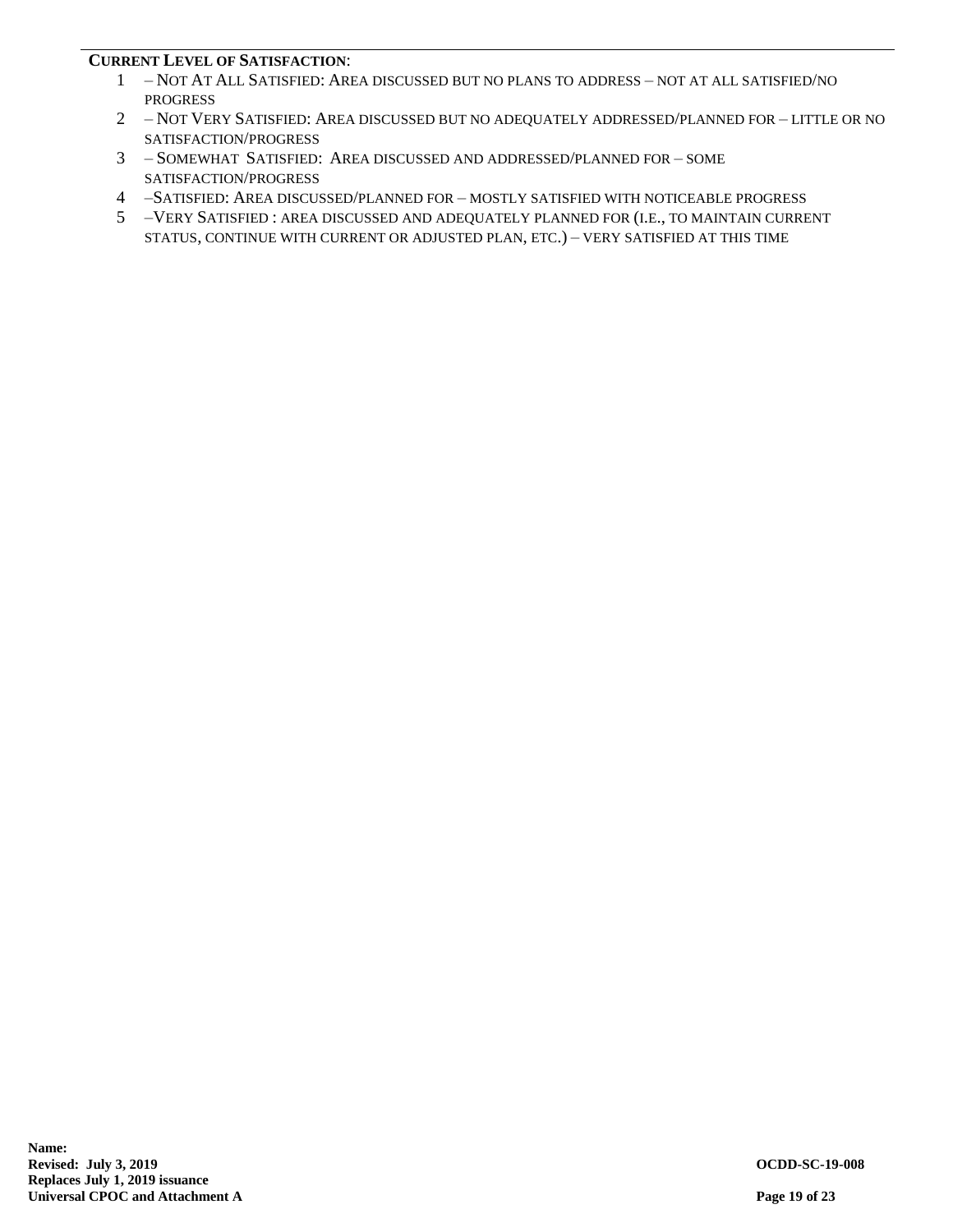# **Top/Most Important Personal Outcomes/Goals**

Look at the Personal Outcomes Worksheet, Personal Outcomes Importance and Satisfaction Worksheet, as well as other information that will help you in choosing the top/most important things you would like to see change, improve or maintain in your life right now. What matters to you the most? The number of Personal Outcome/Goals will be based on what is most important to you. (Copy this form as needed.)

Use the space below to help you with identifying what matters the most to you in your life right now, and then decide what help/support you need to get what you want.

**Outcome/Goal # \_\_\_\_\_\_\_\_\_\_**

I want (my desired outcome/goal):

What is currently in place to support/help me get what I want?

What are some barriers that may keep me from getting what I want? (Things/actions that move me further away from what I want):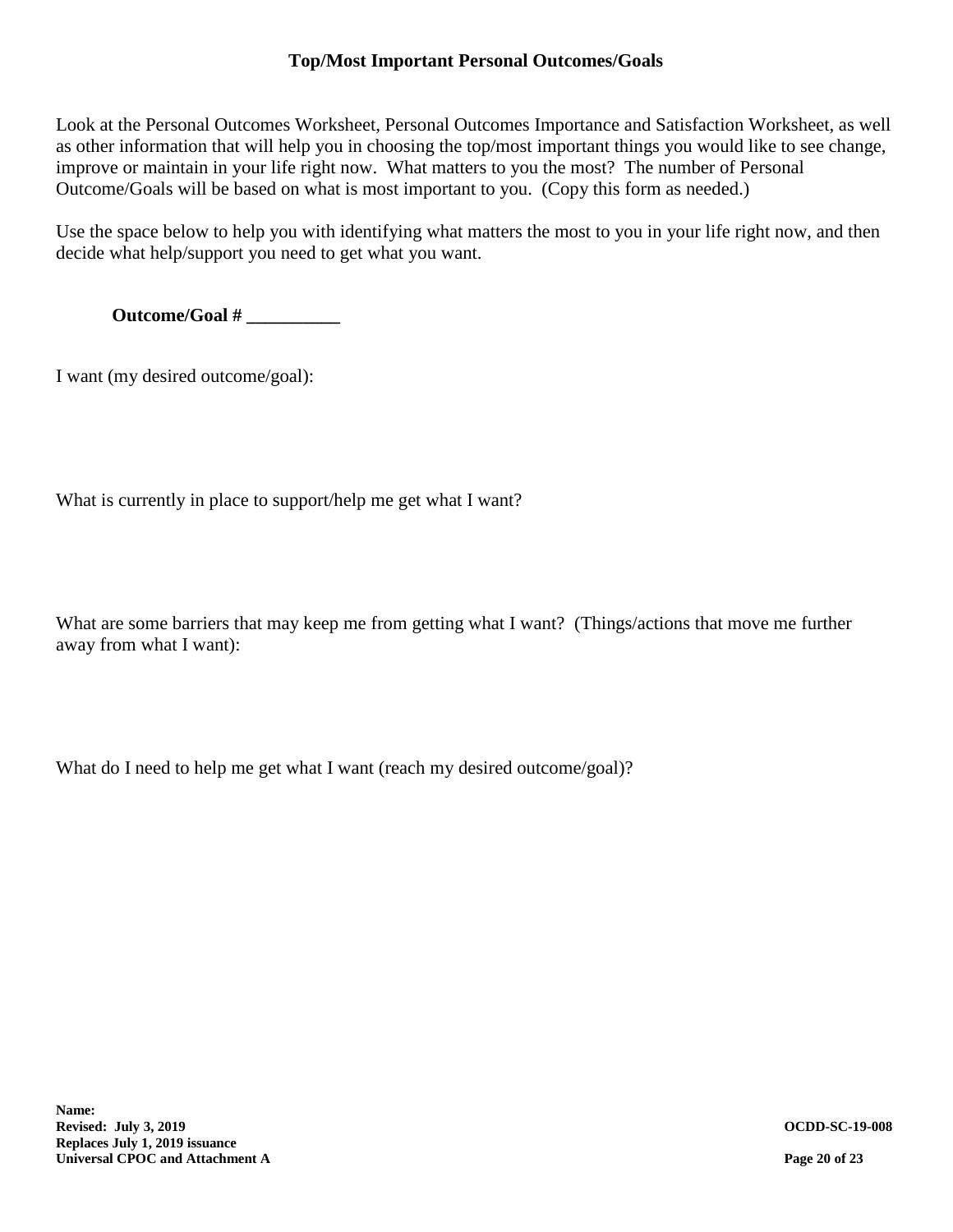# **Top/Most Important Personal Outcomes/Goals**

Look at the Personal Outcomes Worksheet, Personal Outcomes Importance and Satisfaction Worksheet, as well as other information that will help you in choosing the top/most important things you would like to see change, improve or maintain in your life right now. What matters to you the most? The number of Personal Outcome/Goals will be based on what is most important to you. (Copy this form as needed.)

Use the space below to help you with identifying what matters the most to you in your life right now, and then decide what help/support you need to get what you want.

**Outcome/Goal # \_\_\_\_\_\_\_\_\_\_**

I want (my desired outcome/goal):

What is currently in place to support/help me get what I want?

What are some barriers that may keep me from getting what I want? (Things/actions that move me further away from what I want):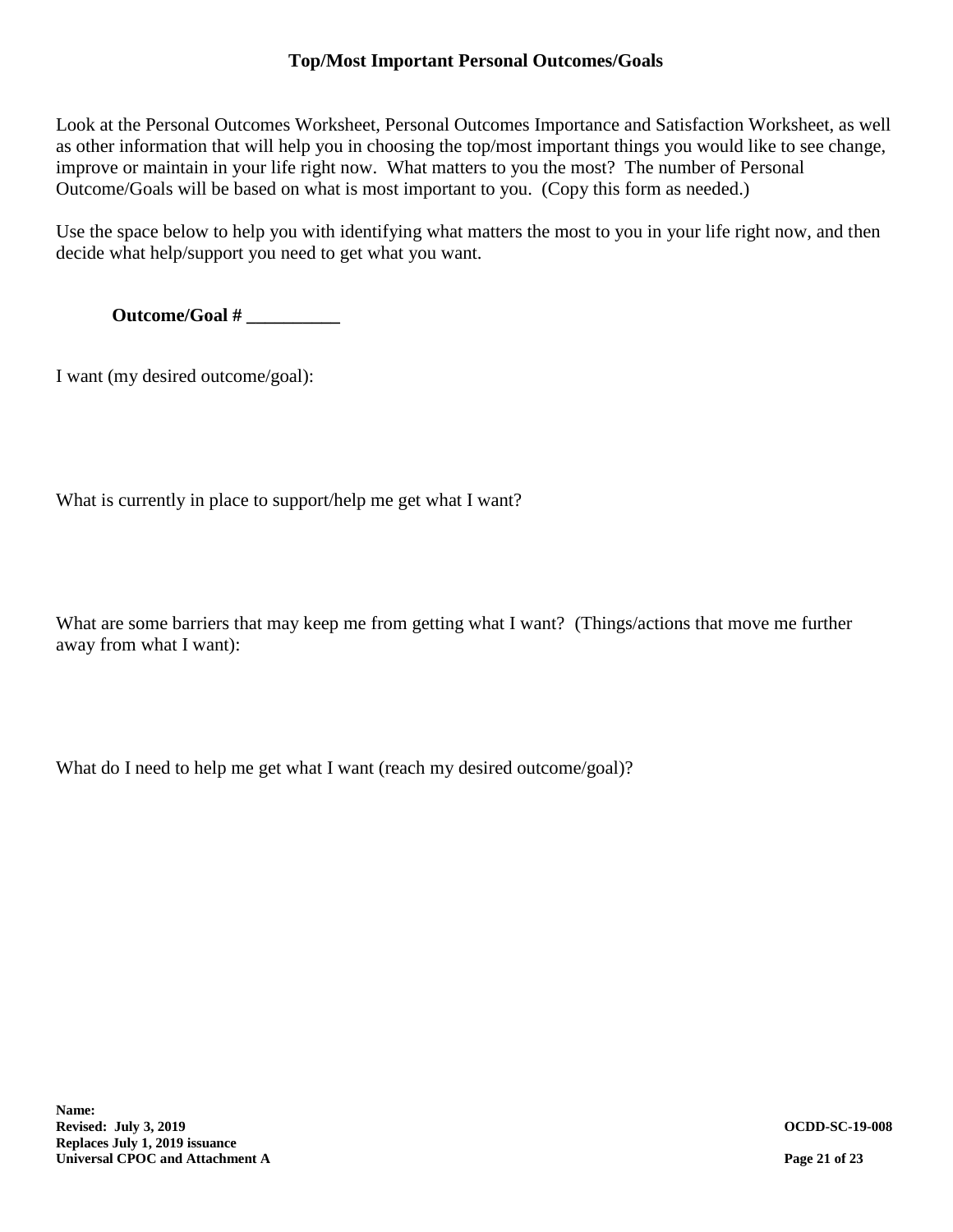# **Top/Most Important Personal Outcomes/Goals**

Look at the Personal Outcomes Worksheet, Personal Outcomes Importance and Satisfaction Worksheet, as well as other information that will help you in choosing the top/most important things you would like to see change, improve or maintain in your life right now. What matters to you the most? The number of Personal Outcome/Goals will be based on what is most important to you. (Copy this form as needed.)

Use the space below to help you with identifying what matters the most to you in your life right now, and then decide what help/support you need to get what you want.

**Outcome/Goal # \_\_\_\_\_\_\_\_\_\_**

I want (my desired outcome/goal):

What is currently in place to support/help me get what I want?

What are some barriers that may keep me from getting what I want? (Things/actions that move me further away from what I want):